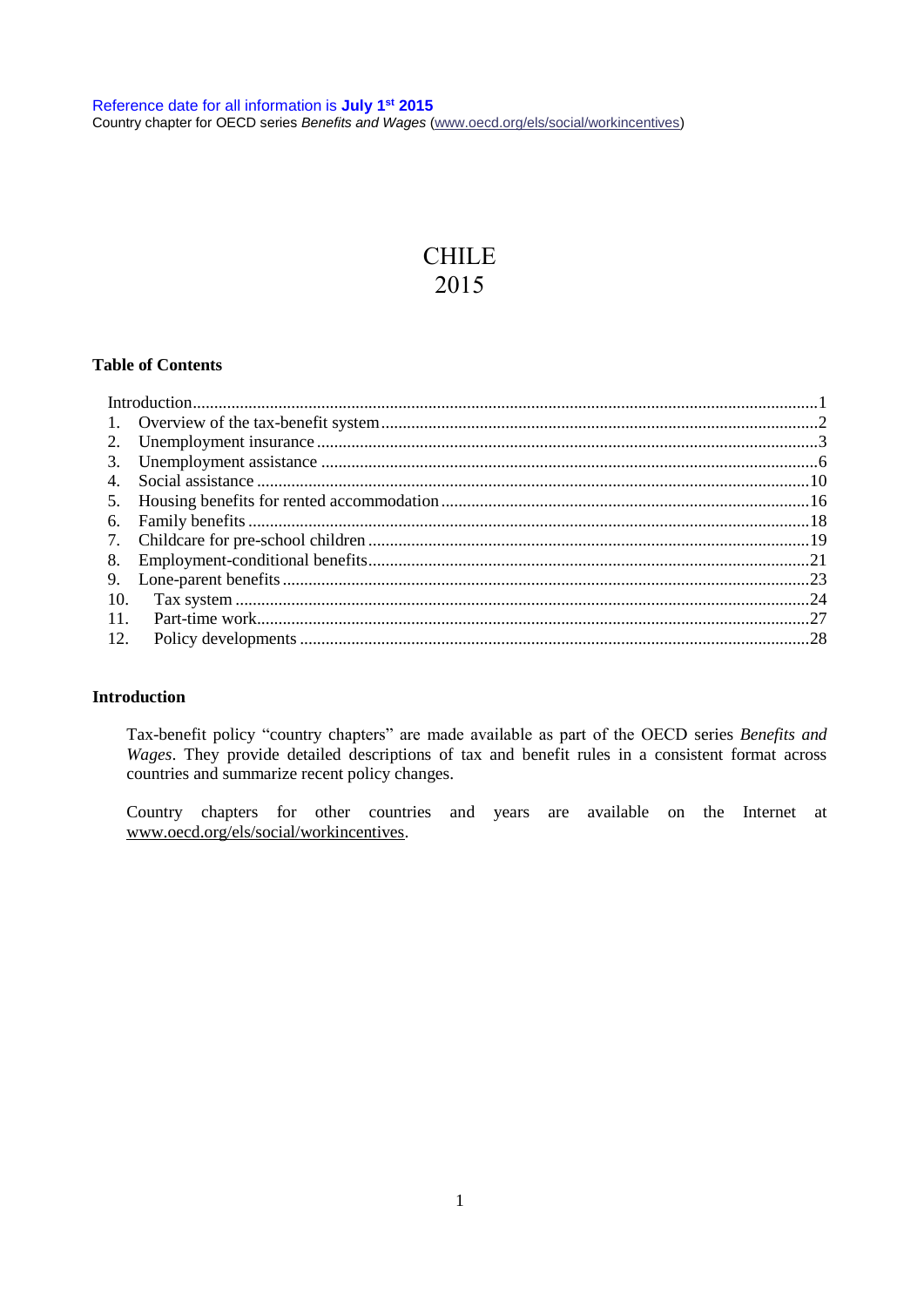### <span id="page-1-0"></span>**1. Overview of the tax-benefit system**

Chile has an unemployment insurance that is mandatory for dependant workers of the private system over 18 years old, who began a working relationship after October  $2<sup>nd</sup>$  of 2002.

There is also an Unemployment Solidarity Fund, financed by employers and State contributions. The purpose is to finance the minimum benefits that the law guarantees to those members who do not have enough resources in their individual accounts at the time of being unemployed.

There is also an Unemployment Subsidy for those dependant workers not included in the unemployment insurance.

### *1.1. Average Worker wage (AW)*

The average worker wage was 7,557,360 Chilean pesos in June 2015<sup>1</sup> (Secreteriat Estimate).

<sup>&</sup>lt;sup>1</sup> Subject to the upper limit income for pension system contributions.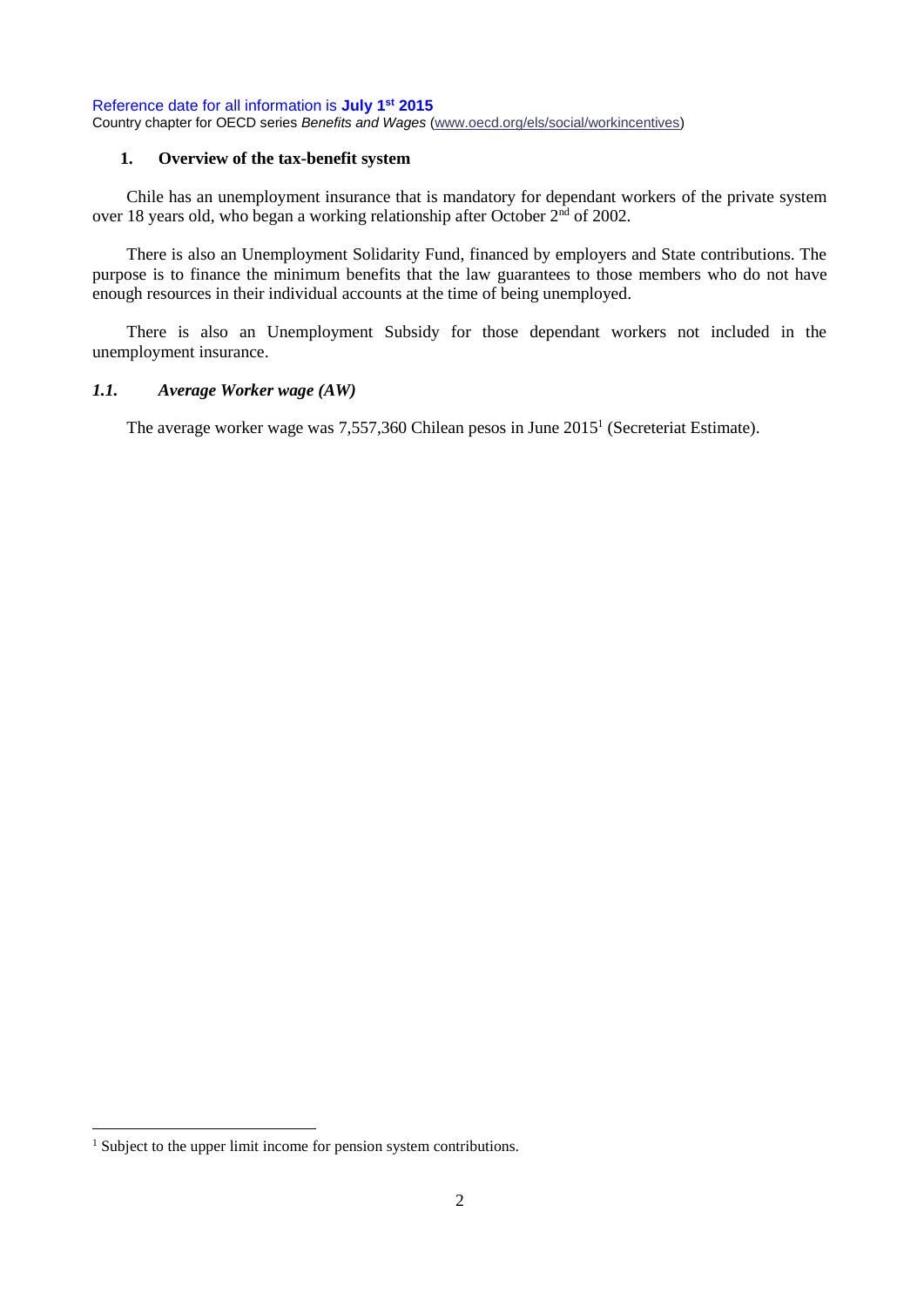#### <span id="page-2-0"></span>**2. Unemployment insurance**

Chile has an unemployment insurance that is mandatory for dependant workers of the private system (ruled by the Labour Code) over 18 years old, which began a working relationship after October  $2<sup>nd</sup>$  of 2002. Incorporation is voluntary for those who signed a contract before that date. The following groups are excluded from the insurance:

- Domestic workers
- Workers subject to an apprenticeship contract
- Workers under 18 years of age
- Workers have the status of pensioners, with the exception of partial disability pensioners
- Self-employed
- Employees governed by any other rule than the Labour Code (for example, public sector workers)

The monthly contribution depends on the member contract. In the case of fixed term contract, the entire cost of insurance is paid by the employer who must contribute 3% of monthly taxable income of the employee, with  $UF^2 109.8^3$  upper limit. Only 2.8% of the contribution is accumulated in the worker's individual account and the remaining 0.2% goes to the "Unemployment Solidarity Fund".

When it comes to an indefinite term contract, the employer must contribute 2.4% of monthly taxable income of the employee, with UF 109,8 upper limit, and the worker 0.6% of that same amount. Only 1.6% of the employer contribution is payable on the worker's individual account and the remaining 0.8% goes to the "Unemployment Solidarity Fund". It should be noted that the contribution of 1.6% is deductible of the severance payment to which the worker is entitled when he/she is fired "for the needs of the company".

The unemployment insurance benefits depend on the amount accumulated in the individual´s account, on the type of employment contract and on the grounds for termination of the contract. Overall, the unemployed worker is entitled to make as many withdrawals as the balance of the affiliate's account will allow. Benefits are decreasing in time.

Unemployment insurance also provides other benefits such as health coverage, family allowance and outplacement support through the operation of a National Employment Exchange and fellowship training.

In addition, when the worker retires, he/she can either withdraw, tax-free, the total resources accumulated in his/her individual account or transfer them to his/her pension saving account. In case of death, their beneficiaries or heirs can withdraw the accumulated balance, with the same tax benefits.

### *2.1 Conditions for receipt*

### *2.1.1 Employment conditions*

Workers need to be unemployed to receive the benefits. All job losses are covered. However, to have access to the solidarity fund, which complements benefits when the accumulated savings are below a threshold, the separation had to be involuntary<sup>4</sup>.

 $2$  UF: Unidad de Fomento (price-indexed unity) is an index in Chilean pesos.

<sup>3</sup> Approximately 2,745 millions of pesos (July 31th 2015).

<sup>4</sup> These separations also include severance payments, which are one monthly salary per worked year, up to 11 monthly salaries. They are received in one payment and can be also negotiated between the employer and the worker at the moment the employment relationship started. The employer finances severance payments.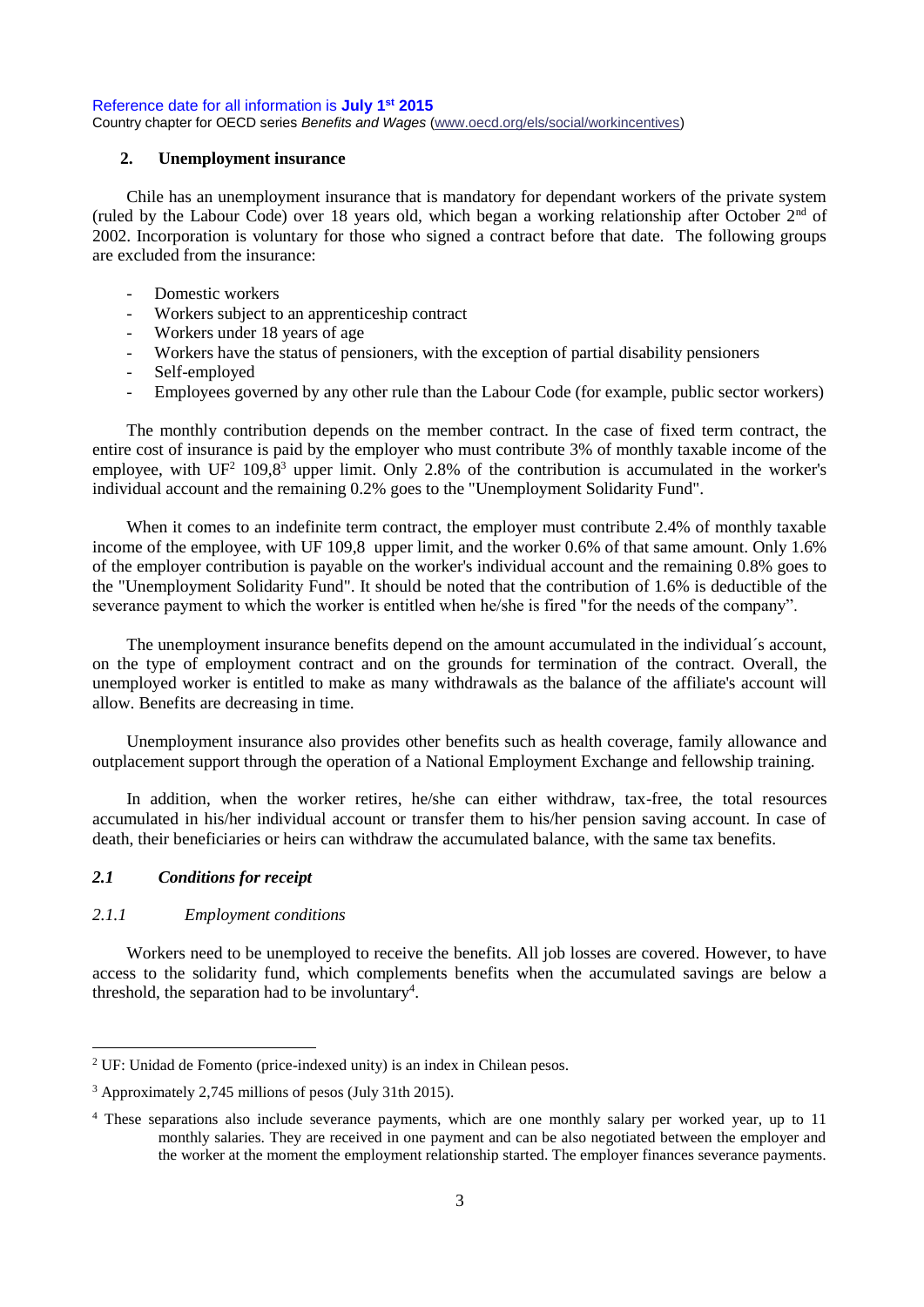To be eligible to get the solidarity fund unemployment benefits, the unemployed are required to register into a National Employment Database, to accept any training policy offered by the government and to accept any job offer provided by the government and that exceeds in 50% the last monthly salary.

### *2.1.2 Contribution conditions*

They also need to satisfy other conditions that depend on the way contributions were made while the worker was employed. (1) Workers that contributed under a permanent contract need to have contributed for 12 months into the individual savings account since the affiliation to the system or since the last time benefits were financed by that account in a previous unemployment spell. It does not matter if these contributions were continuous or not. (2) Workers that contributed under a transitory contract are required to have contributed for 6 months under the same conditions described in (1) above.

If the balance in the individual savings account implies levels of unemployment benefits that are low compared to the alternative of complementing them with the redistribute solidarity fund, the second option can be chosen by the unemployed. How these amounts are computed is described in 2.2.1. To access the solidarity fund, the worker had to contribute to the system for 12 months since the affiliation to the system or since the receipt of the last unemployment benefit, within the past 24 months. The last 3 contributions need to be continuous and with the same employer. This fund can be used only ten times within a period of 5 years.

# *2.2 Calculation of benefit amount*

#### *2.2.1 Calculation of gross benefit*

 $\overline{a}$ 

Workers have the right to make so many monthly withdrawals from their individual account as their savings permits. The amount of money corresponds to the percentage of the average salary of the last 6 months for fixed-term employees and 12 months for permanent contract employees prior to dismissal, according to the following table.

| Month of Unemployment | Replacement Rate from individual account |
|-----------------------|------------------------------------------|
| First                 | 70%                                      |
| Second                | 55%                                      |
| Third                 | 45%                                      |
| Fourth                | 40%                                      |
| Fifth                 | 35%                                      |
| Sixth                 | 30%                                      |
| Seventh or over       | 30%                                      |

Savings in the unemployment insurance´s individual account that were financed by the employer are used to pay for the severance payments when the separation responded to needs of the company (Art. 161 of the Labour Code).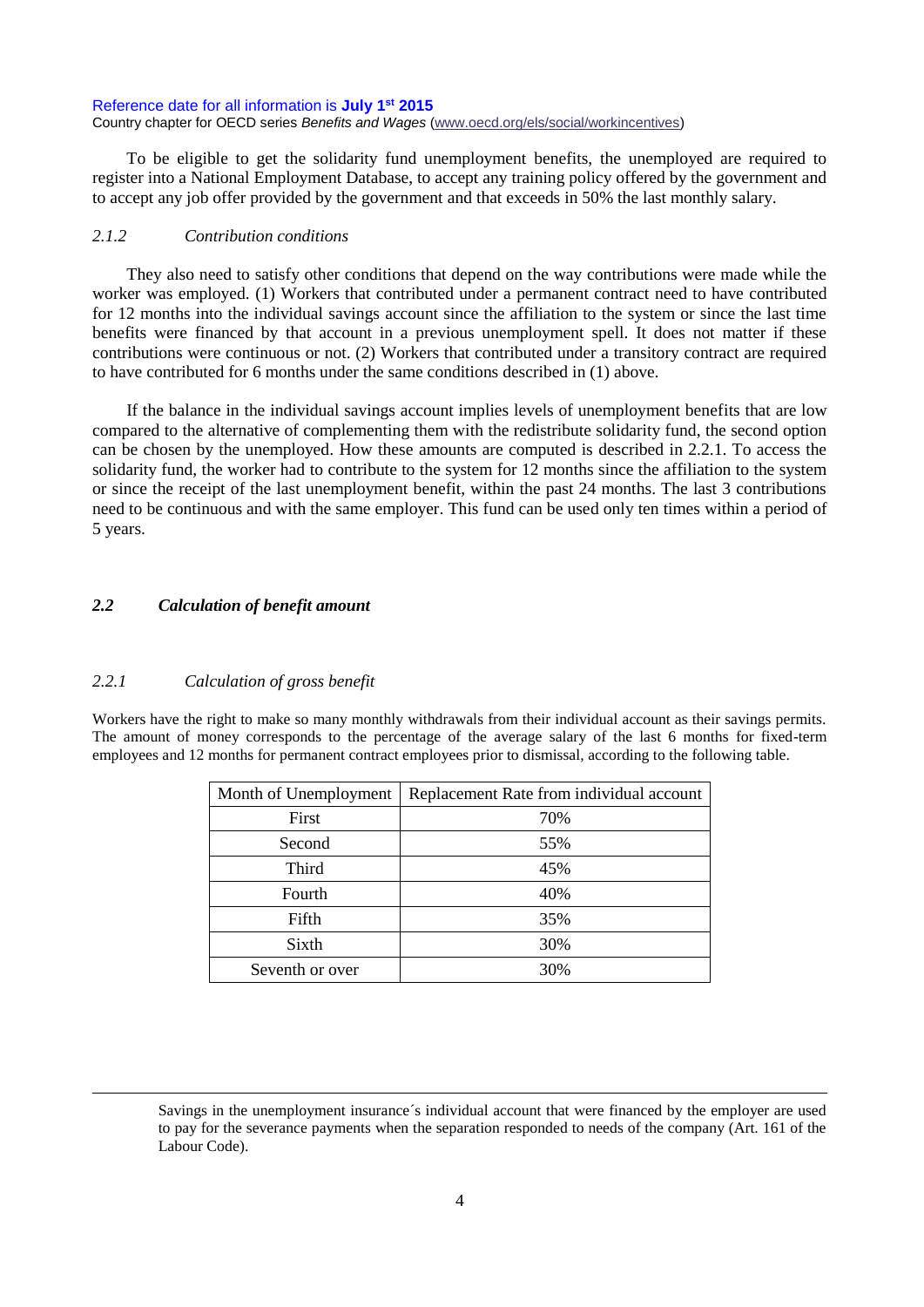*2.2.2 Income and earnings disregards for benefit recipients and those starting a new job*

In addition, workers entitled to unemployment insurance get health benefits through FONASA (public health financier) and the Family Allowance<sup>5</sup> while collecting the benefit.

Those who start a new job can choose to get an additional monthly benefit that follows the rules in 2.2.1 or to save that amount in the individual savings account.

# *2.3 Tax treatment of benefit and interaction with other benefits*

The contributions, withdrawals and interest earned in the individual accounts are exempt from taxes.

### *2.4 Benefit duration and waiting periods*

Workers have the right to make as many monthly withdrawals from their account balance as their individual savings permit, while unemployed.

### *2.5 Treatment of particular groups*

# *2.5.1 Young persons*

Not available for people under 18<sup>th</sup> years old.

### *2.5.2 Older workers*

If the worker has never been unemployed during his/her working life, he/she may alternatively withdraw in a single turn all funds without paying taxes at the moment of his retirement or transfer the unemployment savings in the individual account to the pension savings account.

Not available for old-age pensioners.

*2.5.3 Others if applicable*

<sup>&</sup>lt;sup>5</sup> Financial benefit assigned to workers for each of the people living at their expenses that comply the requirements established by law.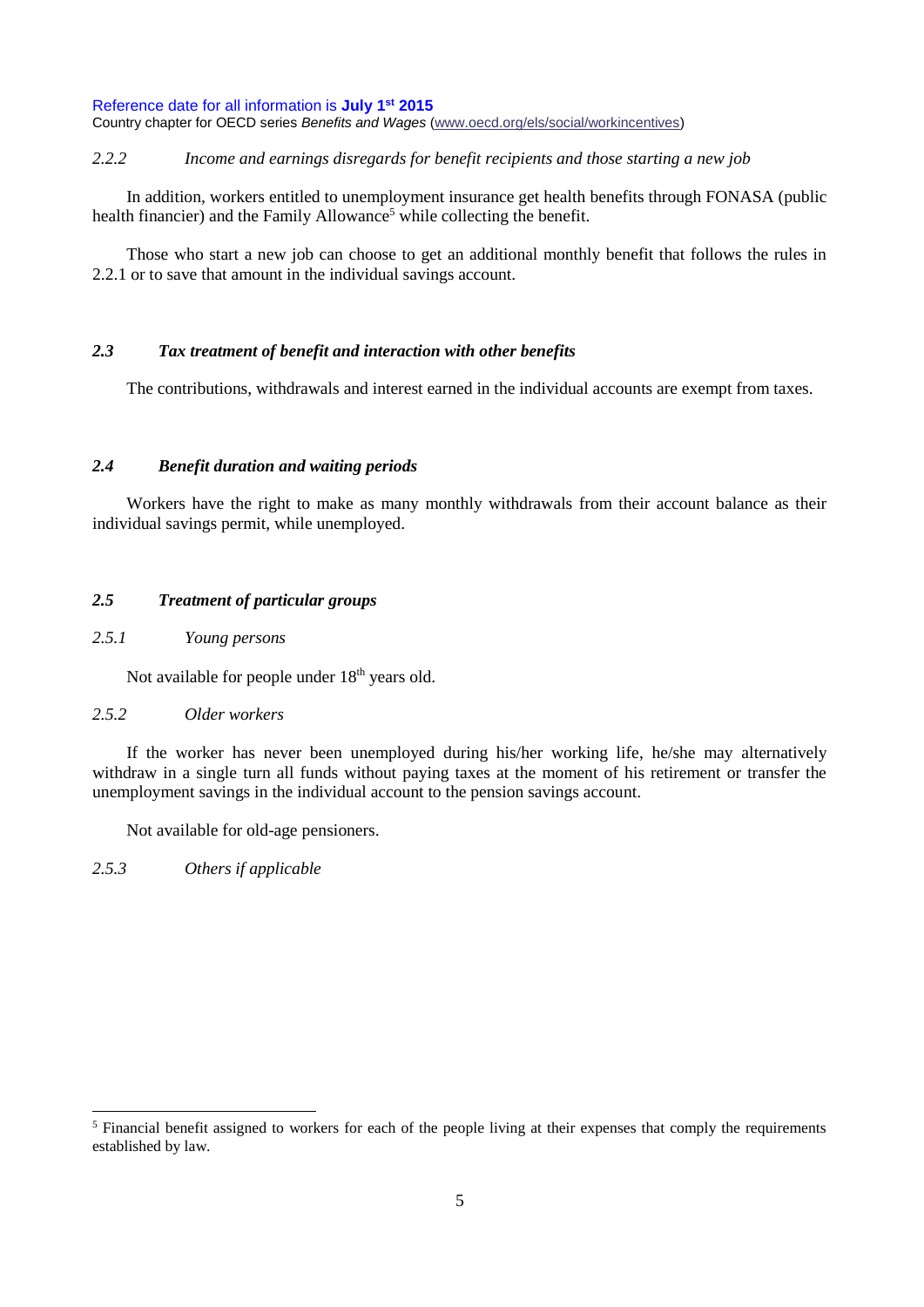#### <span id="page-5-0"></span>**3. Unemployment assistance**

The unemployment insurance has a solidarity fund, financed by employer and state contributions, to fund the minimum benefits that the law guarantees to those members who do not have enough resources in their individual accounts at the time of being unemployed.

### *3.1 Conditions for receipt*

#### Unemployment Solidarity Fund

Workers under the unemployment insurance scheme are entitled to receive benefits from the Unemployment Solidarity Fund, if they meet the following requirements:

- Subscribe to the National Employment Inter-change to certify monthly the unemployed status.
- Keep an updated C.V to the National Employment Inter-change.
- The resources of the individual account are insufficient to finance a benefit according to the amounts set by law:

| Month of           | Minimum Amount <sup>6</sup> |  |
|--------------------|-----------------------------|--|
| Unemployment       | for $2015$                  |  |
| First              | \$<br>157.500               |  |
| Second             | \$<br>123.750               |  |
| Third              | \$<br>101.250               |  |
| Fourth             | 90.000<br>\$                |  |
| Fifth              | \$<br>78.750                |  |
| Sixth <sup>7</sup> | \$<br>67.500                |  |
| Seventh            | 67.500                      |  |

- Have 12 contributions in the past 24 months. The last three must be continuous and with the same employer.
- The employment contract has been terminated by agreed deadline for completion of the work or service which gave rise to the contract, a fortuitous event, force majeure or because of needs of the company.
- Less than 10 payments from the Unemployment Solidarity Fund during the last 5 years.

The benefit from the Solidarity Fund is automatically suspended if the worker:

- Losses his/her unemployed status (finds a new job);

 $6$  The values shall be adjusted on February 1<sup>st</sup> of each year, in 100% of the variation experienced in the previous calendar year by the Index of Consumer Prices, as determined by the National Institute of Statistics or the body that replaces it. Moreover, this value will be adjusted on the same occasion indicated above, at 100% of the variation experienced in the previous calendar year, by the index of real wages determined by this body. These values will be adjusted by the wage index referred to above, provided that the change is positive.

<sup>&</sup>lt;sup>7</sup> Sixth and Seventh months are paid only if the national unemployment rate, published by the National Institute of Statistics, exceeds by 1 percentage point the average rate of the four previous years. In 2015 this condition holds.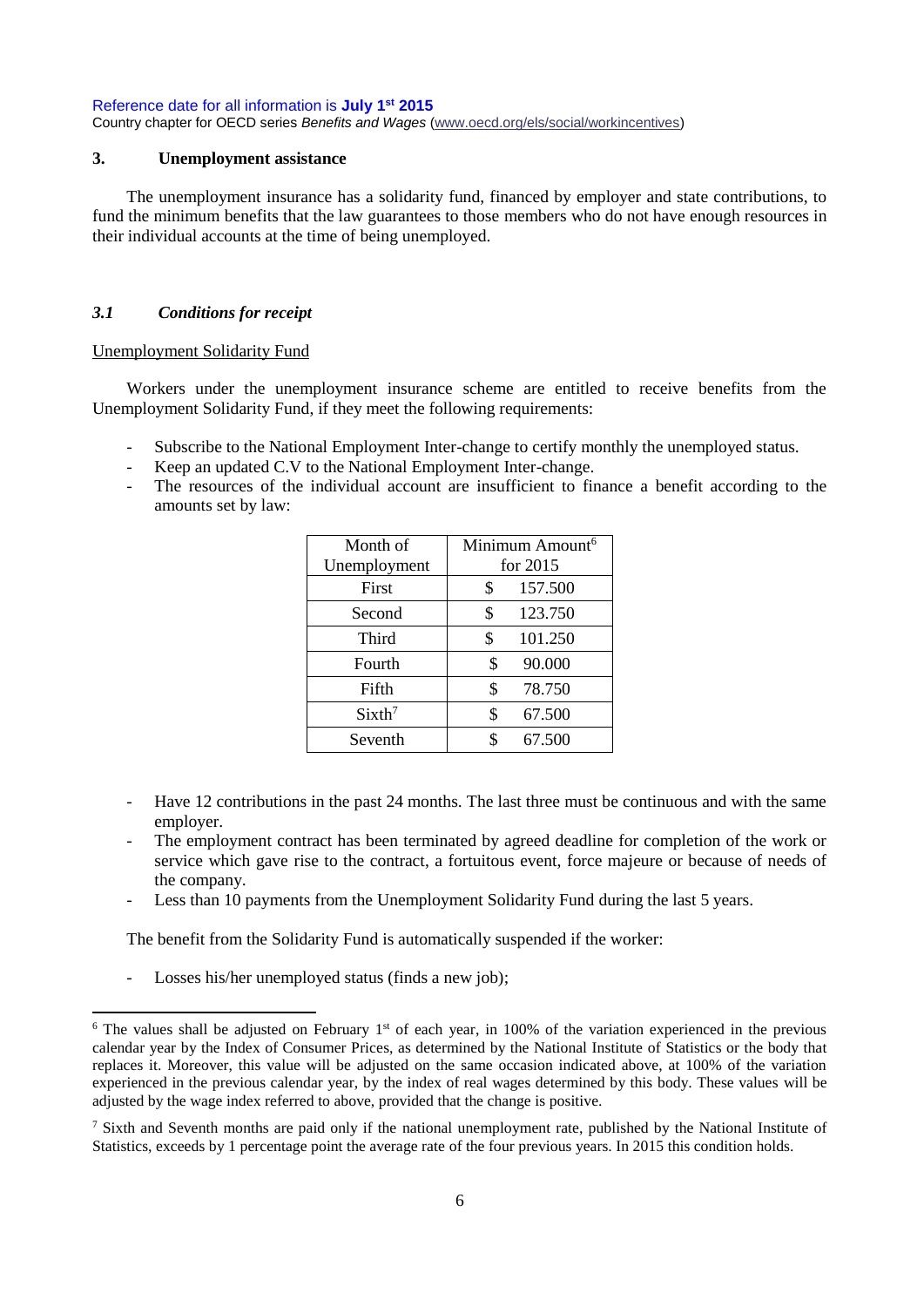#### Reference date for all information is **July 1st 2015**

Country chapter for OECD series *Benefits and Wages* [\(www.oecd.org/els/social/workincentives\)](http://www.oecd.org/els/social/workincentives)

- Rejects a job without good cause with a remuneration offered equal to or greater than 50% of the last salary received;
- Rejects without cause a training grant offered by the Municipal Offices of Employment Information or leaves a course before completion.

#### Unemployment Subsidy

The unemployment subsidy covers workers that are not covered by the Unemployment Insurance System, a group that is expected to decrease over time. As such, this scheme is not included in the modelling.

Workers under the unemployment subsidy scheme entitled to receive the unemployment subsidy must meet the following requirements:

- Being unemployed for reasons beyond their control;
- Have contributed for at least 52 weeks or 12 months, continuous or discontinuous, in any pension system within two years prior to the date of the layoff;
- Being registered in the Unemployment Records that each pension institution must keep and in the municipality, in order to assign him relief work for the benefit of the community;
- Not be incorporated to the Unemployment Insurance System.

The unemployment subsidy is suspended if the worker rejects a job offered by the National Training and Employment Service without cause, unless the wage offered is less than fifty percent of his last income; or if he refuses to perform the work assigned by the Municipality.

### *3.1.1 Employment conditions*

To be unemployed.

#### *3.1.2 Contribution conditions*

#### Unemployment Solidarity Fund

The worker must register 12 contributions to the Unemployment Solidarity Fund in the 24 months prior to dismissal, to be entitled to its benefits. Also, the last 3 should be continuous contributions credited with the same employer that may have been paid for months other than those immediately prior to dismissal.

### Unemployment Subsidy

Within the unemployment insurance system, for the unemployment subsidy the worker must have impositions for at least 12 months, continuous or discontinuous, in any pension system two years prior to the date of the layoff.

#### *3.2 Calculation of benefit amount*

# *3.2.1 Calculation of gross benefit*

#### Unemployment Solidarity Fund

Beneficiaries are entitled to receive a maximum of 5 withdrawals in the case they were employed under a permanent contract and 3 withdrawals in the case of employees with fixed term contract.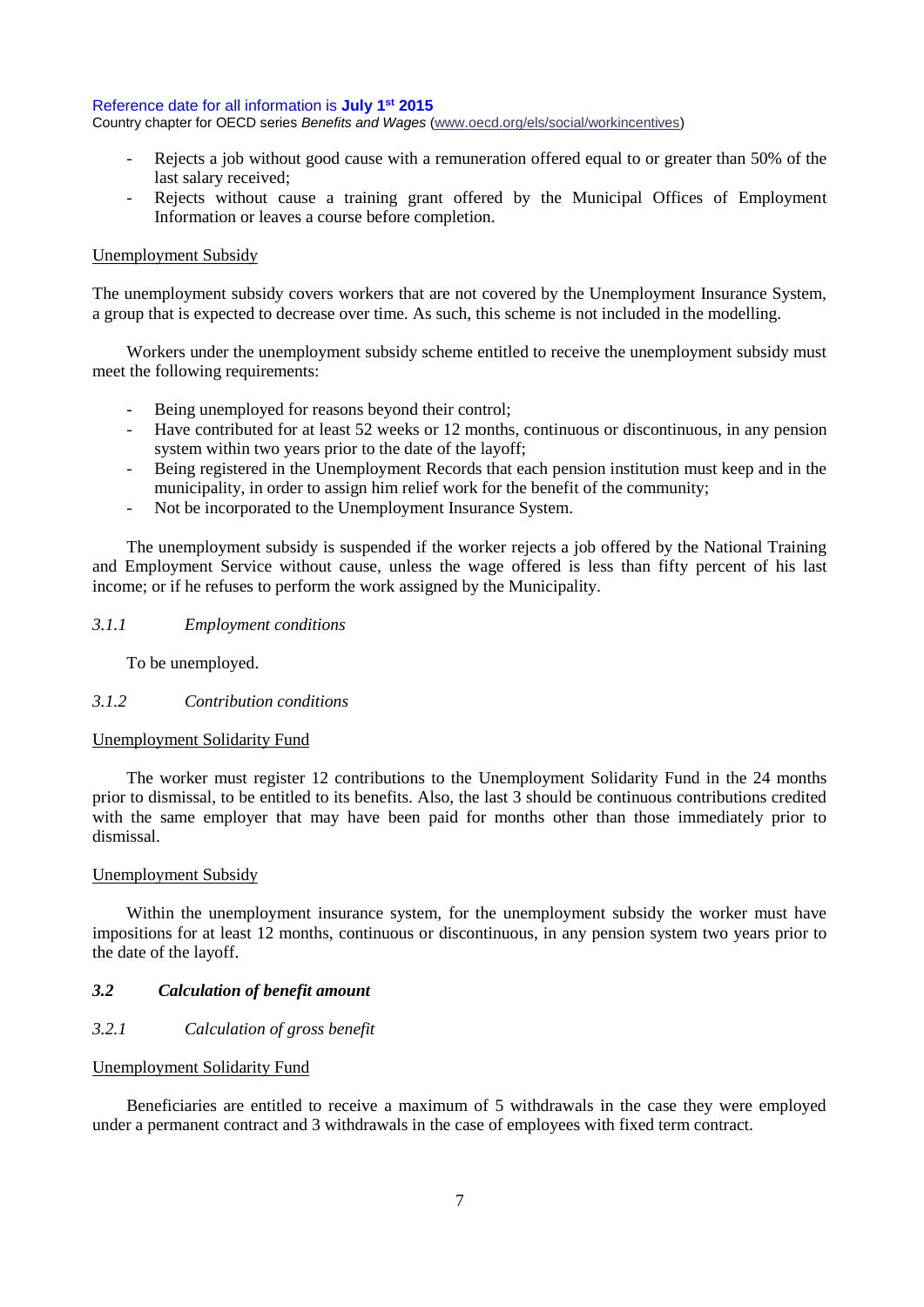#### Reference date for all information is **July 1st 2015**

#### Country chapter for OECD series *Benefits and Wages* [\(www.oecd.org/els/social/workincentives\)](http://www.oecd.org/els/social/workincentives)

Exceptionally, workers are entitled to a sixth and seventh withdrawal if had an indefinite contract or fourth and fifth if had fixed-term one, if the unemployment rate published by the National Institute of Statistics exceeds by one percentage point the average rate over the last 4 years.

The replacement rate will be calculated based on the average of the 12 salaries before the end of the employment relationship, with minimums and maximums, according to the following:

| Month of Unemployment | Replacement Rate | Minimum Benefit (2015) | Maximum Benefit (2015) |
|-----------------------|------------------|------------------------|------------------------|
| First                 | 70%              | 157.500                | 525.000                |
| Second                | 55%              | 123.750                | 412.500                |
| Third                 | 45%              | 101.250                | 337.500                |
| Fourth                | 40%              | 90.000                 | 300.000                |
| Fifth                 | 35%              | 78.750                 | 262.500                |

#### Indefinite contract

#### Fixed-term contract

| Month of Unemployment | Replacement Rate |         | Minimum Benefit (2015)   Maximum Benefit (2015) |
|-----------------------|------------------|---------|-------------------------------------------------|
| First                 | 70%              | 112.500 | 375,000                                         |
| Second                | 45%              | 90.000  | 300.000                                         |
| Third                 | 40%              | 78.750  | 262.500                                         |

#### Additional payments

| Month of Unemployment                                            | <b>Replacement Rate</b> | Minimum Benefit<br>(2015) | Maximum Benefit<br>(2015) |
|------------------------------------------------------------------|-------------------------|---------------------------|---------------------------|
| Sixth for indefinite contract<br>Fourth for fixed-term contract  | 30%                     | \$67.500                  | 225.000                   |
| Seventh for indefinite contract<br>Fifth for fixed-term contract | 30%                     | \$67.500                  | 225.000                   |

These amounts are financed first with the individual account balance and complemented with the solidarity fund, when eligible.

The values are adjusted on February 1st of each year, in 100% of the variation experienced in the previous calendar year by the Index of Consumer Prices, as determined by the National Institute of Statistics, only if the change is positive.

#### Unemployment Subsidy

Workers which are not covered by the Unemployment Insurance System (that is those who have not initiated or reinitiated labour contracts after October 2002, are entitled to receive an allowance for periods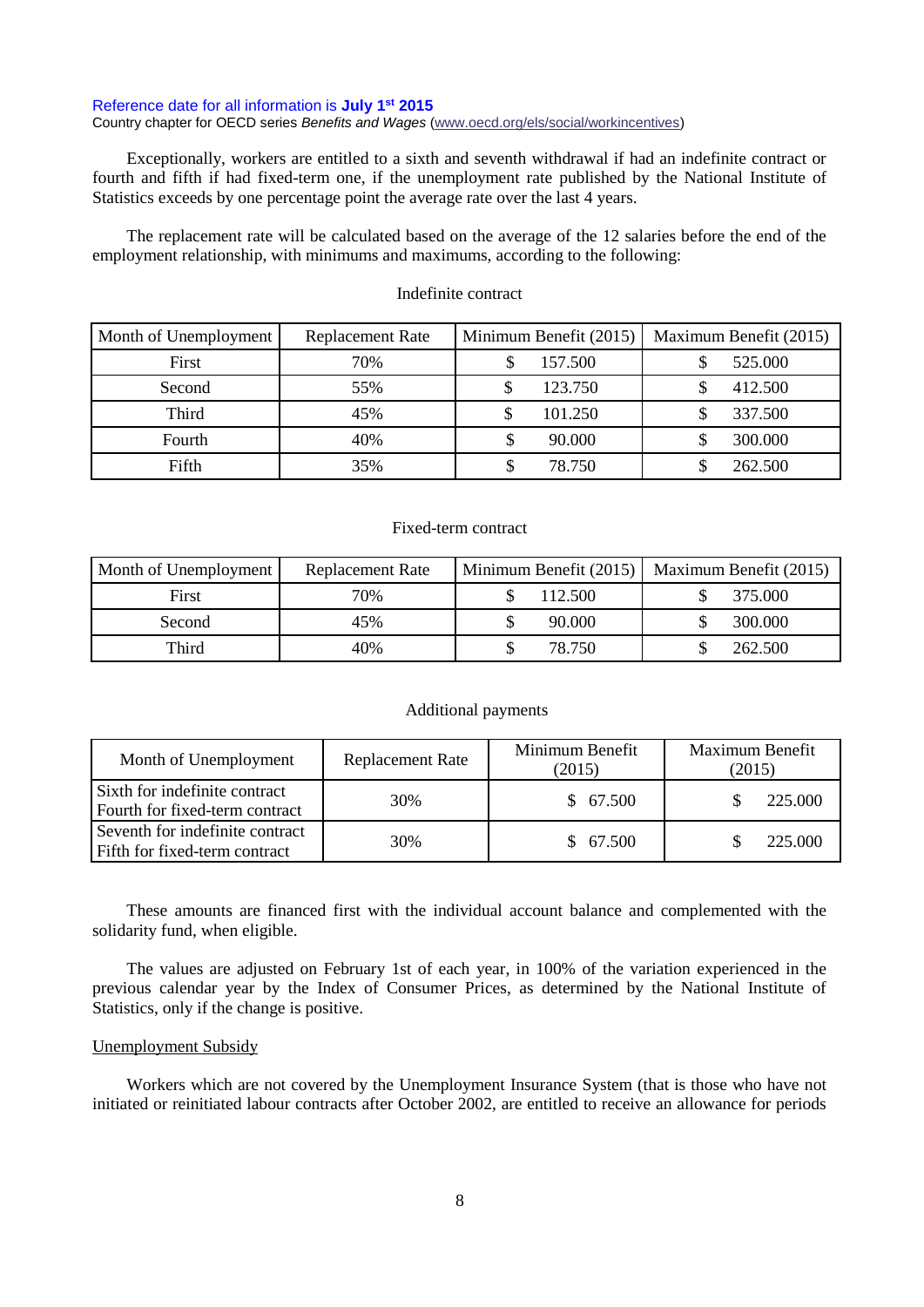of 90 days, renewable if it is established that persists in his unemployed condition, to a total maximum of 360 days. The amount is monthly decreasing over time according to the following<sup>8</sup>:

| Period                   | Subsidy per month |
|--------------------------|-------------------|
| First 90 days            | \$17.338          |
| Between 91 and 180 days  | \$11.560          |
| Between 181 and 360 days | \$8.669           |

### *3.2.1.1 Irregular additional payments*

There are no irregular additional payments.

### *3.2.1.2 Obligations of family members*

There are no obligations for the family members.

### *3.2.2 Income and earnings disregards for benefit recipients and those starting a new job*

In addition, workers receiving benefits from the unemployment insurance (either from the individual accounts or from the Solidarity Fund) have health coverage through FONASA (public health financier) and get the Family Allowance<sup>9</sup>.

# *3.3 Tax treatment of benefit and interaction with other benefits*

The payments of the unemployment insurance, including the Solidarity Fund, are exempt from taxes.

The unemployment Subsidy is not considered income for any legal purpose, therefore is exempt from taxes.

## *3.4 Benefit duration and waiting periods*

#### Unemployment Solidarity Fund

Beneficiaries are entitled to receive a maximum of 5 withdrawals in the case they were employed under a permanent contract and 3 withdrawals in the case of employees with fixed term contract.

Exceptionally, workers are entitled to a sixth and seventh withdrawal if had an indefinite contract or fourth and fifth if had fixed-term one, if the unemployment rate published by the National Institute of Statistics exceeds by one percentage point the average rate over the last 4 years.

The worker cannot receive more than 10 payments from the Unemployment Solidarity Fund in a period of 5 years.

<sup>8</sup> Source: http://nuevo.ips.gob.cl/servlet/internet/content/1421810902708/montos-de-beneficios-previosionales-ylaborales

<sup>&</sup>lt;sup>9</sup> Financial Benefit assigned to workers for each of the people living at their expenses that comply the requirements established by law.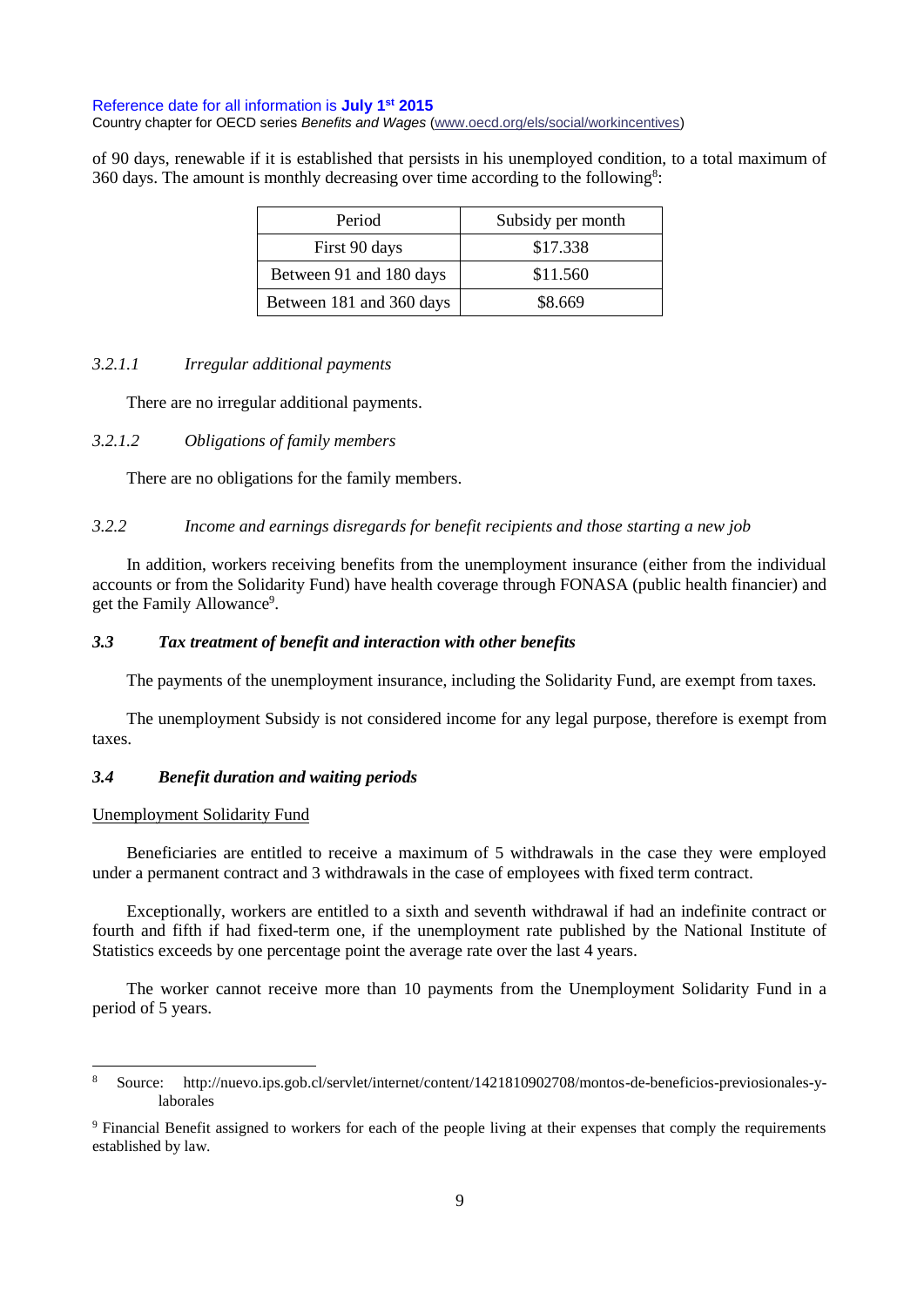#### Unemployment Subsidy

Workers which are not covered by the Unemployment Insurance System (that is those who have not initiated or reinitiated labour contracts after October 2002, receive the subsidy for periods of 90 days, renewable if it is established that persists in his unemployed condition, to a total maximum of 360 days.

#### *3.5 Treatment of particular groups*

#### *3.5.1 Young persons*

The Solidarity Fund is not available for people under 18<sup>th</sup> years old, unlike the unemployment subsidy.

#### *3.5.2 Older workers*

Not available for old-age pensioners.

*3.5.3 Others if applicable*

#### <span id="page-9-0"></span>**4. Social assistance**

Social assistance is carried out by the central government through the Ministry of Social Development, primarily through a program called "Chile Solidario".

Alongside with limited cash transfers, "Chile Solidario" gives the beneficiary families psychosocial support that is personalized through a system of regular visits to each household. The fundamental role of Family Support is to become a liaison between the family and the public and private social promotion in areas such as: identification, health, education, family dynamics, habitability, work and income. This support lasts 24 months, becoming an incentive to leverage the strength of the family as well as assistance in the pursuit of their goals.

The Subsistema de Seguridades y Oportunidades was created in 2012 by law N°20.595 and began to be implemented in all its stages in 2013 under the name of Ingreso Ético Familiar (IEF). Also, the temporary transfer program which served as a transition to IEF (Asignación Social (AS)) prevailed in 2013.

Following the design in mind for IEF, AS consisted of a set of additional benefits granted to Chile Solidario families consisting of: conditional and unconditional cash transfers, a bonus for academic performance of students and subsidy to wages of women under specified thresholds.

The next sections of this document will include the amounts and requirements of these transfers alongside the original Chile Solidario benefits that were already in place, and those of the Ingreso Ético Familiar programme.

### *4.1 Conditions for receipt*

Chile Solidario and Ingreso Ético familiar are targeted to families in extreme poverty, which implies a score below 4.213 in Ficha de Protección Social (the proxy means test used in Chile between 2006 and 2015 to assign social benefits. Since 2016, the FPS was replaced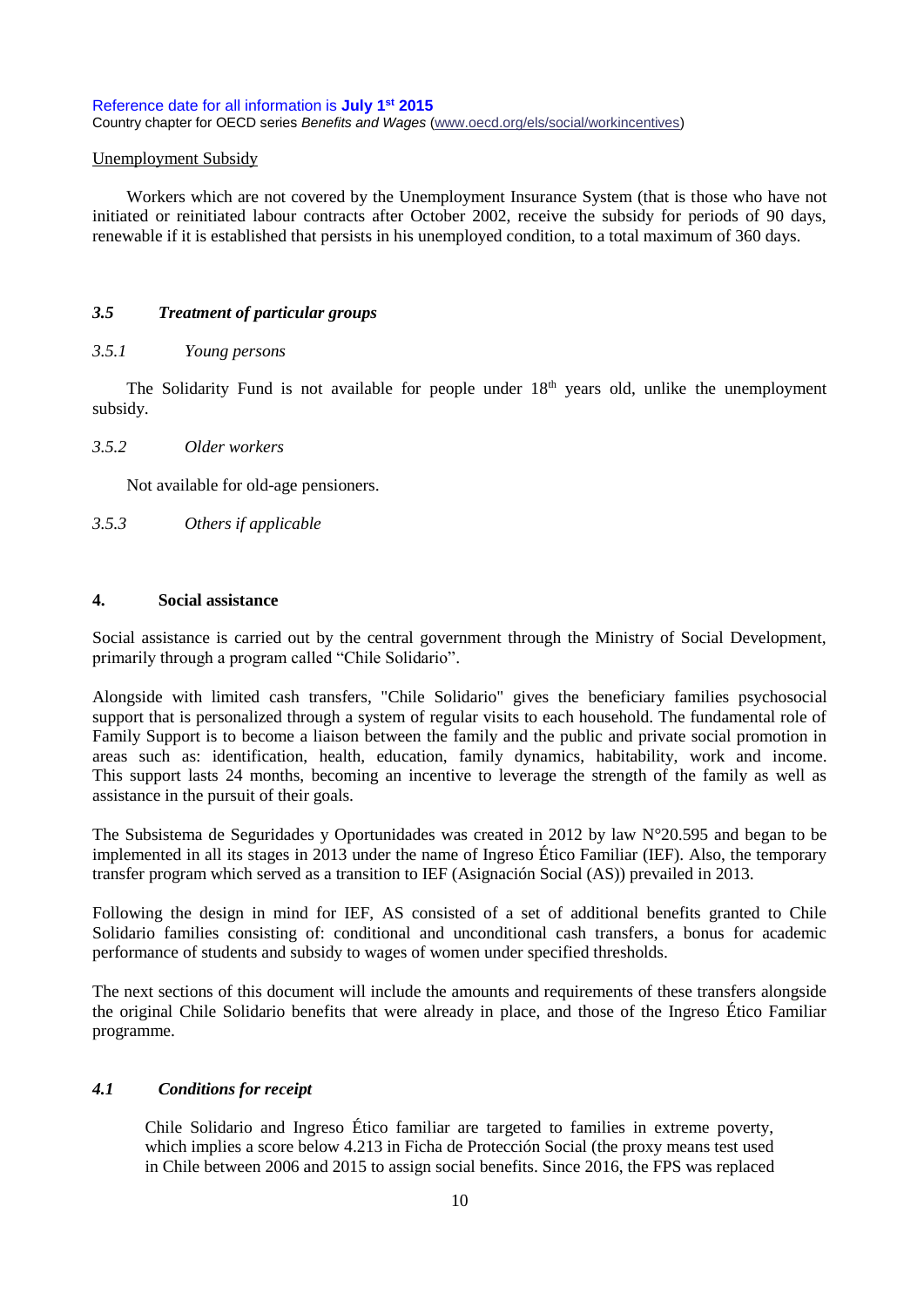by the Households Social Registry). In the model the means-test is approximated with the extreme poverty line, i.e. the per capita gross household income (including employment income, family benefits, unemployment benefits and in-work benefits) should be below the following thresholds:

| Number of people<br>in the household | Extreme poverty line<br>(CLP per year) |
|--------------------------------------|----------------------------------------|
|                                      | 101 113                                |
| 2                                    | 164 258                                |
| 3                                    | 218 167                                |
|                                      | 266 838                                |
| 5                                    | 311 949                                |
|                                      | 354 414                                |

Chile Solidario and Ingreso Ético Familiar are targeted to extremely poor families according to the Ficha de Protección Social, and for people who meet the following:

-Having 65 years old or older, living alone or with another person and in conditions of extreme or vulnerable conditions.

- Living in the streets.

- Being underage with parents deprived of liberty, in which case his carer can also be beneficiary of the IEF.

## *4.2 Calculation of benefit amount*

# *4.2.1 Calculation of gross benefit*

#### *Chile Solidario*

Its benefits are:

- i. Psychosocial support that allows access to all the benefits it delivers social network (education, health, housing, training, employment and others).
- ii. Guaranteed access to cash benefits if they meet the necessary requirements.
- iii. Preferential access to Social Promotion programs, Employee Benefits and Welfare, which include remedial education programs and job skills, technical aids for people with disabilities, drug prevention and rehabilitation, care for family members at-risk of domestic violence, among others.
- iv. Chile Solidario, also provides two cash transfers for families involved in the programme:
	- a. Bono de Protección: Benefits decrease over the first 24 months according to the following table: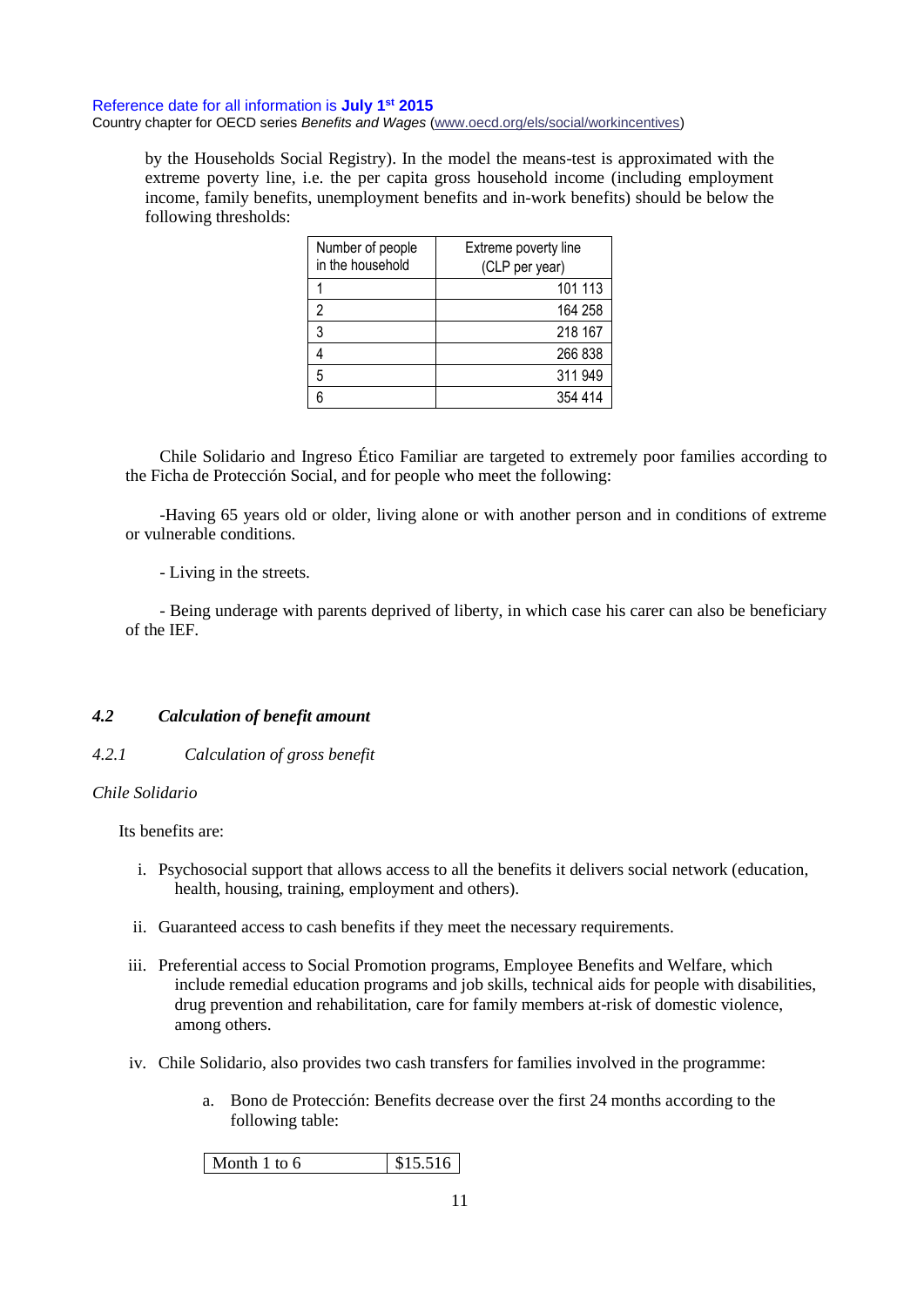#### Reference date for all information is **July 1st 2015**

Country chapter for OECD series *Benefits and Wages* [\(www.oecd.org/els/social/workincentives\)](http://www.oecd.org/els/social/workincentives)

| Months 7 to 12  | \$11.823 |
|-----------------|----------|
| Months 13 to 18 | \$8.127  |
| Months 19 to 24 | SY 949   |

b. Bono de egreso: once they finish the psychosocial support phase and comply with the established requirements, families receive a fixed amount for 36 months of \$ 9,242

#### v.

# *Ingreso Ético Familiar*

### Its benefits are:

- i. Psychosocial support aim to promote skills development to social inclusion, and work accompaniment aim to improve employability conditions and to develop skills to generate autonomous income.
- ii. Guaranteed access to cash benefits if they meet the necessary requirements.
- iii. Preferential access to Social Promotion programs, Employee Benefits and Welfare, which include remedial education programs and job skills, technical aids for people with disabilities, among others.
- iv. The IEF provides several unconditional cash transfers for families involved in the programme, such as:
	- a. "Bono Base Familiar": the amount of this monthly cash transfer depends on the sum of other benefits that the family perceives. It lasts for 24 months at the most.
	- b. "Bono de Protección": Benefits decrease over the first 24 months according to the following table:

| Month 1 to 6    | 15.516 |
|-----------------|--------|
| Months 7 to 12  | 11.823 |
| Months 13 to 18 | 8.127  |
| Months 19 to 24 | 9.899  |

- v. In addition to the unconditional transfer described in (i), IEF granted two conditional cash transfers for families participating in the program:
	- a. School attendance: \$6.000 per child (between 6 and 18 years old) per month as long as school attendance is at least 85% (paid in March 2015)
	- b. Health check-ups for children: \$6.000 per child (under 6) per month as long as attendance to regular health check-ups is certified

Beneficiaries of the IEF or Chile Solidario can have access to conditional cash transfers for people within the 30% most vulnerable population of the country. These are: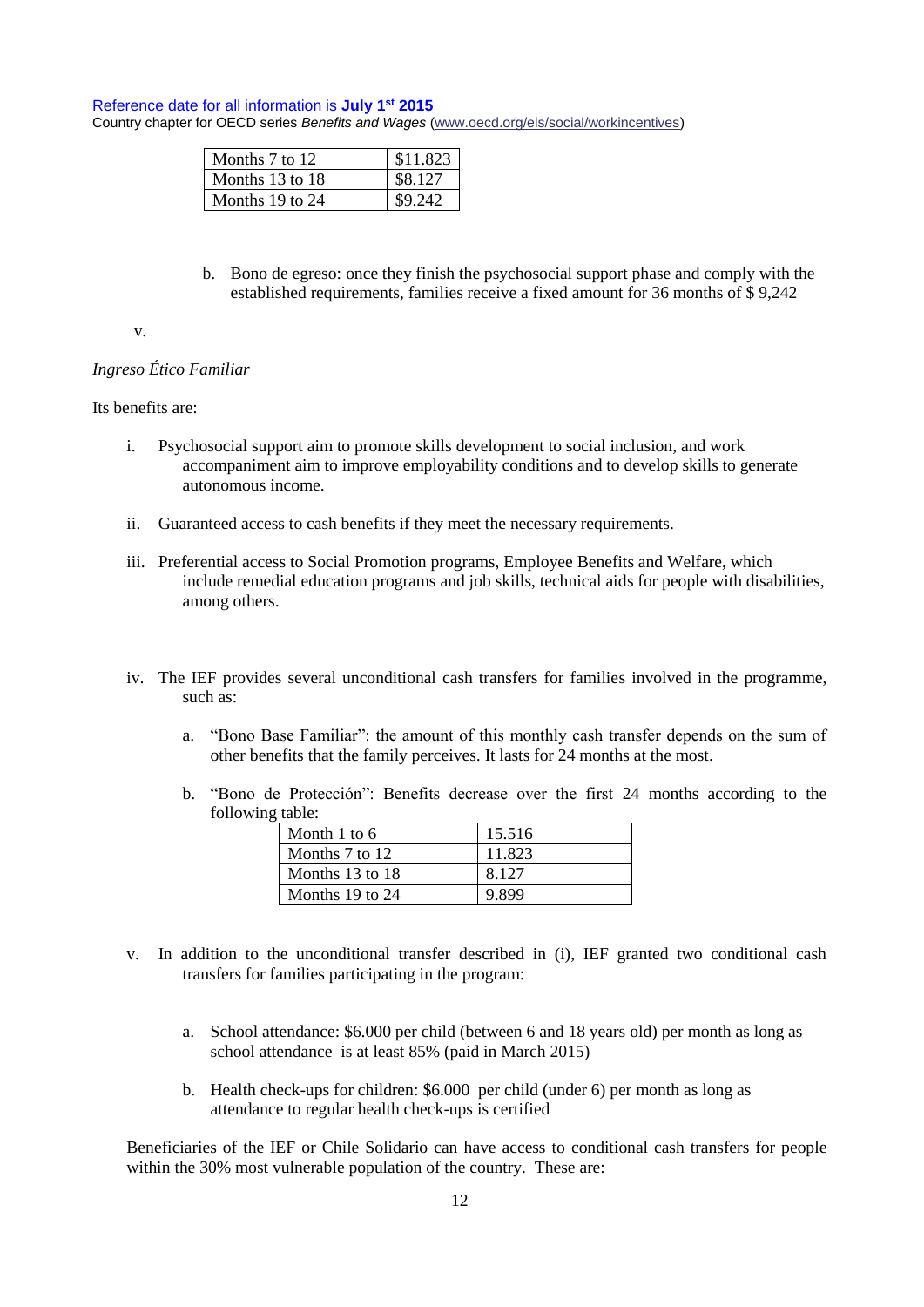- a. Reward for academic performance: \$53.893 per child in middle school and high school (11 to 18 years old), who belong to the 30% most vulnerable population and finished 2014 school year within the top 15% of their schools promotion. For children within the top 30% of their schools promotion, but below the top 15% of them, the transfer comes to \$32.336 per child. The bonus was paid in September 2015.
- b. Bono Trabajo Mujer (BTM): The BTM is targeted to employed woman, between the ages of 25 and 59, who belong to the 40% most vulnerable population, according to a score determined as following:  $75\%$  to the Ficha de Protección Social<sup>10</sup> and  $25\%$  to an Employment Index $11$ .

When the gross monthly earnings are equal to or less than \$423.685, the subsidy is equal to 30% of the gross monthly earnings. The amount paid to the employee is 2/3 of the total benefit, while the difference is paid to the employer (1/3 of the total benefit).

The BTM payment for the employed woman is limited for four continuous years, and is paid monthly or yearly (at the 2nd semester of the year after the income was received by the employee).

The amount of the subsidy paid to the worker was determined in 2015 as follows:

- 20% of total wage for women with monthly wages under \$188.303
- 20% of \$188.303 for women with monthly wages between \$173.974 and \$235.380
- $\bullet$  0.2\*\$188.303–0.2\*(actual wage 235.380) for women with monthly wages between \$217.468 and \$423.685.

This subsidy is therefore inversely proportional to income in the second and third bracket and it declines gradually to \$0 for incomes above \$423.685. Needless to say that the design attempts to follow a negative income tax framework.

### *4.2.1.1 Irregular additional payments*

It guarantees the following traditional cash benefits to families who join the "Chile Solidario" or the "Ingreso Ético Familiar":

- i. Single Family Subsidy (SUF) to less than 18 years, subject to school attendance.
- ii. Basic Solidarity Pension former welfare pensions (PASIS) of old age or disability.

<sup>&</sup>lt;sup>10</sup> Ficha de Protección Social was the tool for assessing the families' socioeconomic conditions in Chile until December 2015. Since January 2016, the tool is the Households Social Registry.

 $11$  For this matter, the employment index is equal to the quotient between total household's income within the past 12 months and the number of people of the household. The worker's annual income considers the worker's income within the past 12 months and the total amount of her contributions for the same period.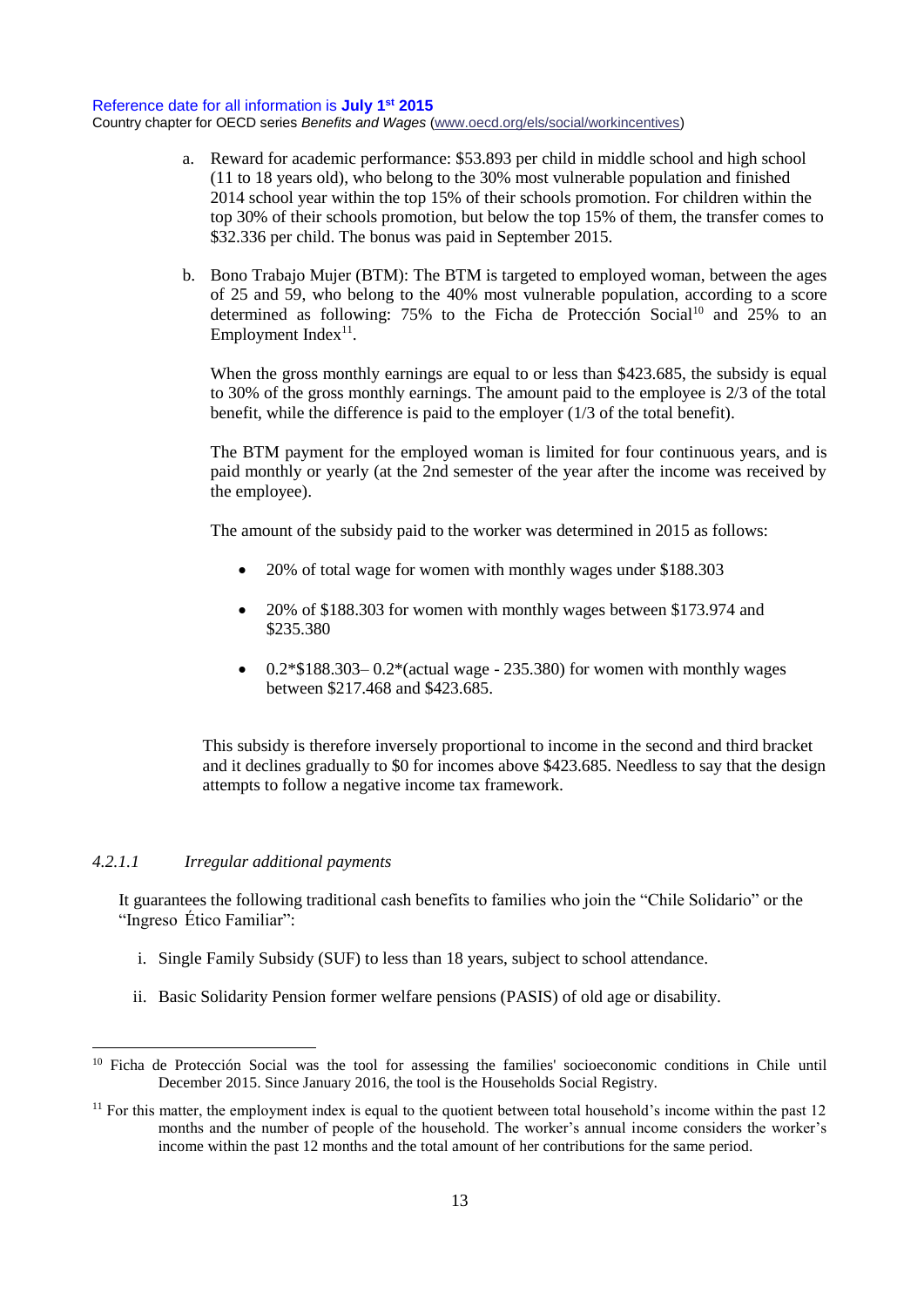#### Reference date for all information is **July 1st 2015**

Country chapter for OECD series *Benefits and Wages* [\(www.oecd.org/els/social/workincentives\)](http://www.oecd.org/els/social/workincentives)

- iii. Grant Water Consumption (SAP) to 100% of 15 cubic meters of consumption.
- iv. School Retention Grant Program. Of Law No. 19,873 of 2003 and Preferential Educational Grant.
- v. Subsidy for obtaining the Identity Card, only for the "Chile Solidario" beneficiaries.

#### *4.2.1.2 Obligations of family members*

To stay in Chile Solidario or Ingreso Ético Familiar the obligations are:

- i. The family must not misuse the benefit.
- ii. They should not abandon or suspend psychosocial support.
- *4.2.2 Income and earnings disregards for benefit recipients and those starting a new job*

No.

#### *4.3 Tax treatment of benefit and interaction with other benefits*

No.

*4.4 Benefit duration and waiting periods*

No.

# *4.5 Treatment of particular group*

# *4.5.1 Young persons*

In Chile Solidario and Ingreso Ético Familiar there is special treatment to provide protection to children whose parents have been deprived of freedom and whose goal is to provide support for optimal development of children, accompanied by an adequate risk control, through tutors trained in repair and prevention.

Also, as mentioned above, the Ingreso Ético Familiar includes bonuses for academic performance and school attendance of middle and high school students. Along with that, it includes bonuses for health check-ups for children.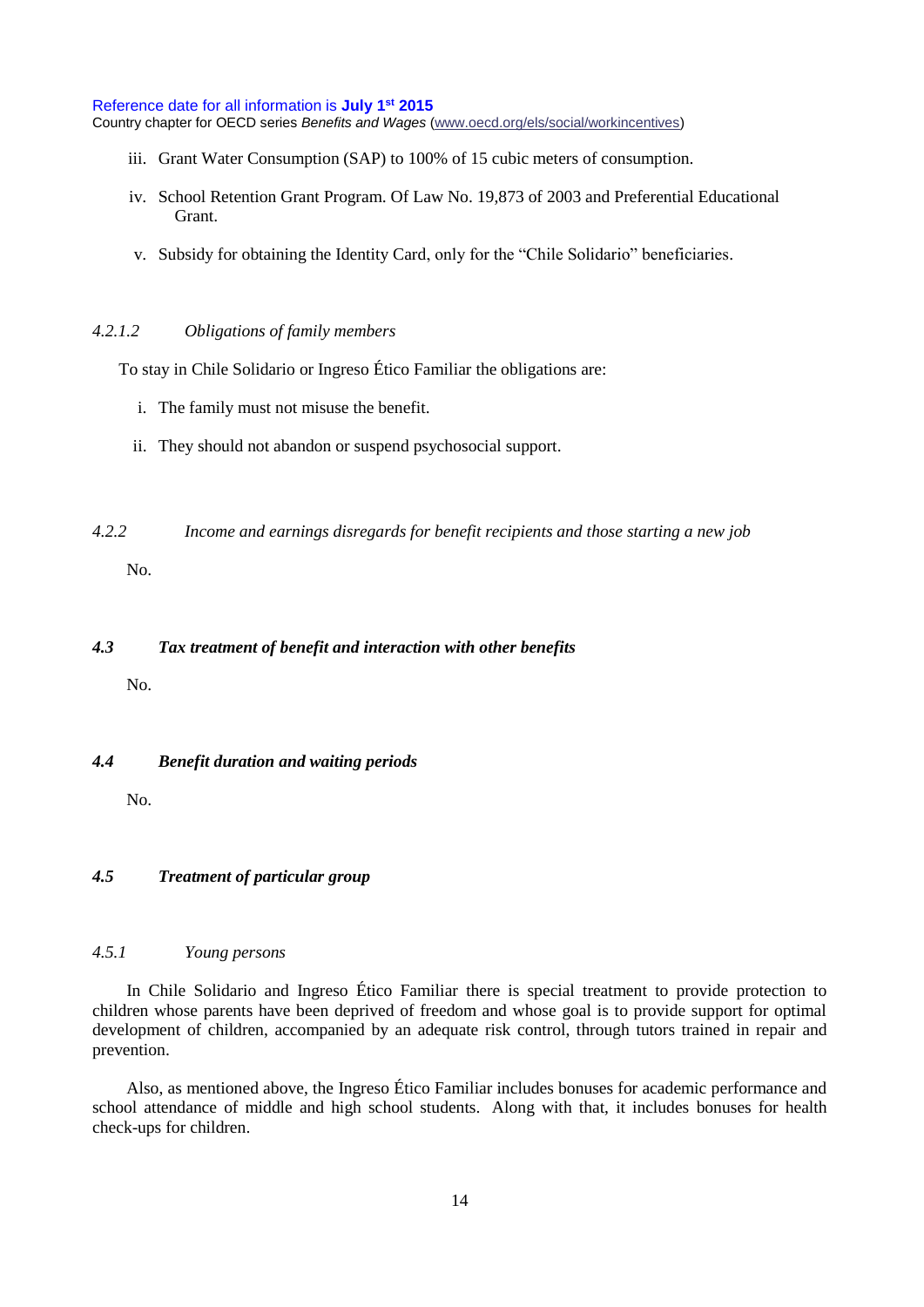#### *4.5.2 Older workers*

In Chile Solidario and Ingreso Ético Familiar there is special treatment that links to adults over 65 who live alone and in poverty and vulnerability, with public services and social networks of their common article about "Chile Solidario". In this way, they are guaranteed subsidies and preferential access to social services relevant to their needs.

#### *4.5.3 Others if applicable*

In Chile Solidario and Ingreso Ético Familiar there is special assistance to people on the street that offers personalized psychosocial support services provided by NGOs specialized in working with these people. The program provides subsidies and guaranteed old-age welfare pensions and disability benefits, family allowances and the allowance only to pay the cost of issuing identity cards, as well as free in the processing of criminal background regularization.

As mentioned above, the Ingreso Etico Familiar includes a Bono Trabajo Mujer targeted to employed woman, between the ages of 25 and 59, equal to 30% of the gross monthly earnings. 2/3 of the total benefit is paid to the employee, while the difference is paid to the employer (1/3 of the total benefit).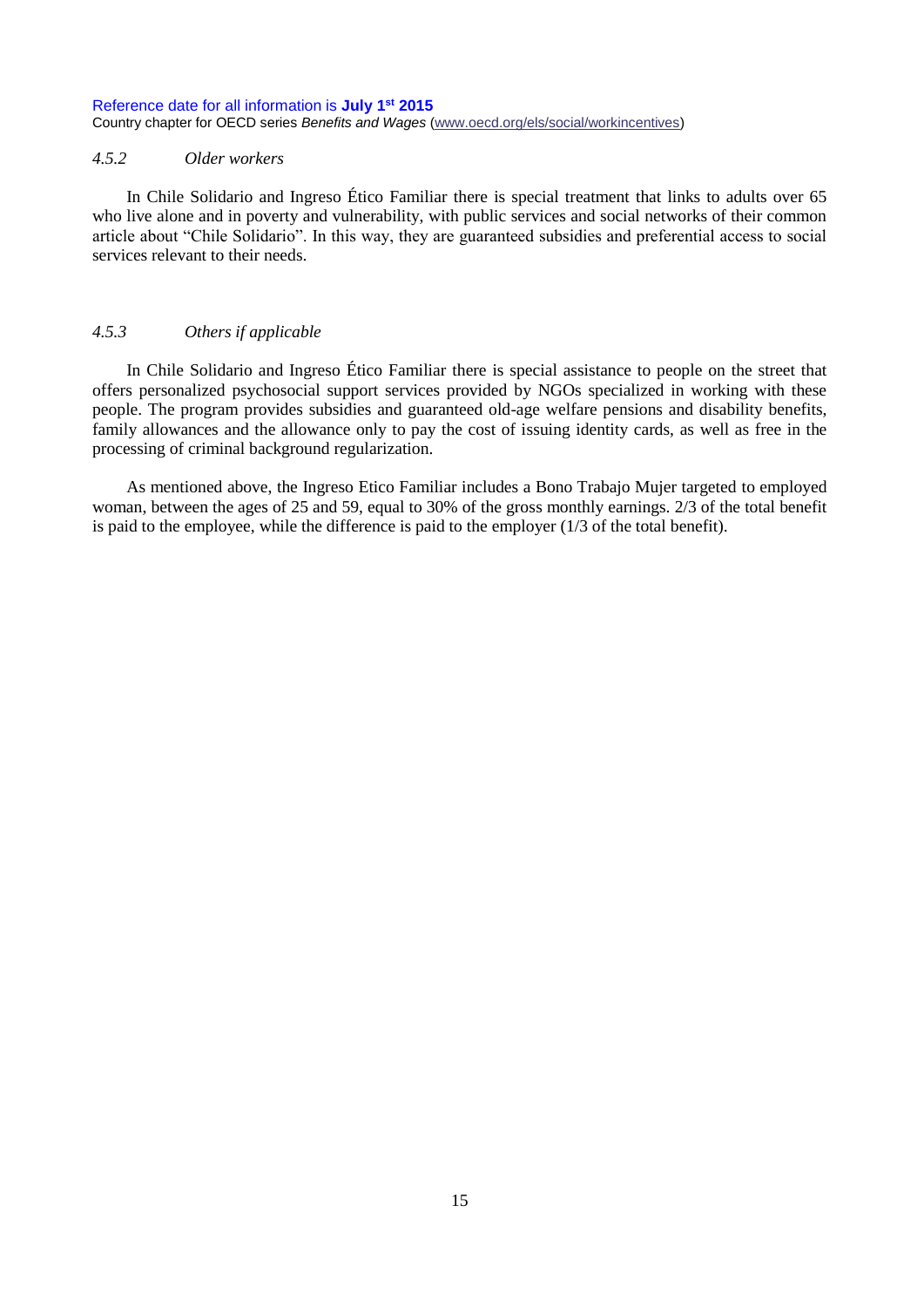Reference date for all information is **July 1st 2015**

Country chapter for OECD series *Benefits and Wages* [\(www.oecd.org/els/social/workincentives\)](http://www.oecd.org/els/social/workincentives)

### <span id="page-15-0"></span>**5. Housing benefits for rented accommodation**

Housing subsidies in Chile are a direct help to families who need support to finance the purchase or building the first home, there is also a benefit associated with the rent (lease) housing. In addition, subsidies are seeking partners to support improved housing or existing neighbourhoods.

# *5.1 Conditions for receipt*

The Subsidio de Arriendo targets young families in need of rent for a given time of maximum 8 years, with a Ficha de Protección Social score below 13.484 combined with a score of social vulnerability using the following criteria:

- Head of household is between 18 and 30 years old
- Is not a homeowner
- Minimum savings of 4 UF
- Family size
- Single parent family
- Presence of children in the household (under 5 years old)
- Family members between 6 and 18 years old
- Elderly family members (more than 60 years old)
- Family members with disabilities
- Political prison and torture survivors
- Military service

- The applicant's previous number of applications for the program (a maximum 3 application are allowed)

## *5.2 Calculation of benefit amount*

The Subsidio de Arriendo can benefit the applicant for a monthly maximum of  $3UF<sup>12</sup>$  for 60 month or 5 years, considering \$210.000 as the maximum monthly rent, with the exception of extreme region where the maximum monthly rent could be 10 UF.

*5.2.1 Calculation of gross benefit*

No.

## *5.2.2 Income and earnings disregards*

No.

<sup>&</sup>lt;sup>12</sup> UF (Unidad de Fomento): monetary unit adjusted for inflation.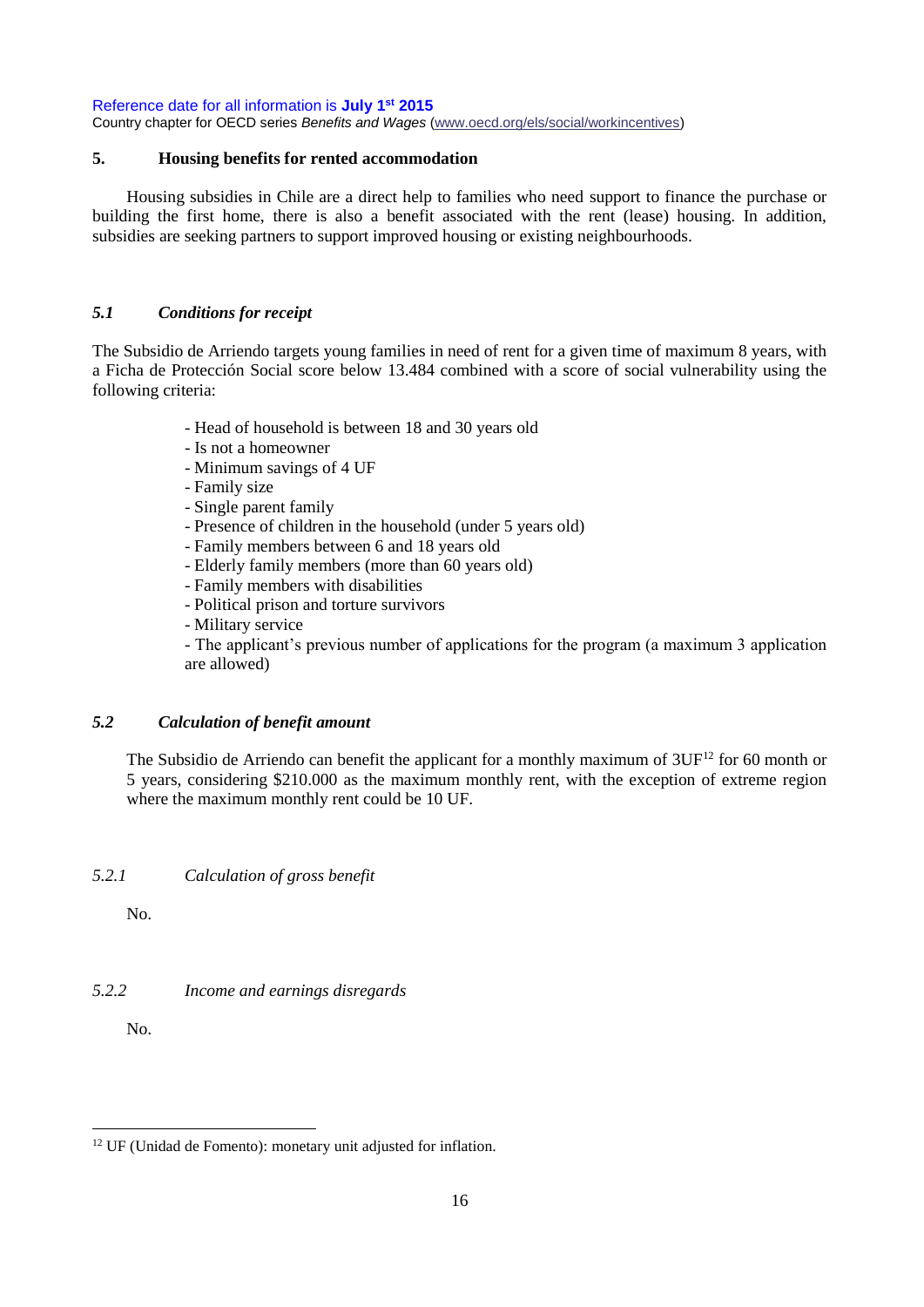*5.2.3 Costs eligible for housing benefits*

No.

# *5.3 Tax treatment of benefit and interaction with other benefits*

The Subsidio de Arriendo is connected with other housing social programmes.

# *5.4 Treatment of particular groups*

## *5.4.1 Young persons*

The Subsidio de Arriendo targets people between 18 and 35 years old.

*5.4.2 Older workers*

No.

# *5.4.3 Others if applicable*

No.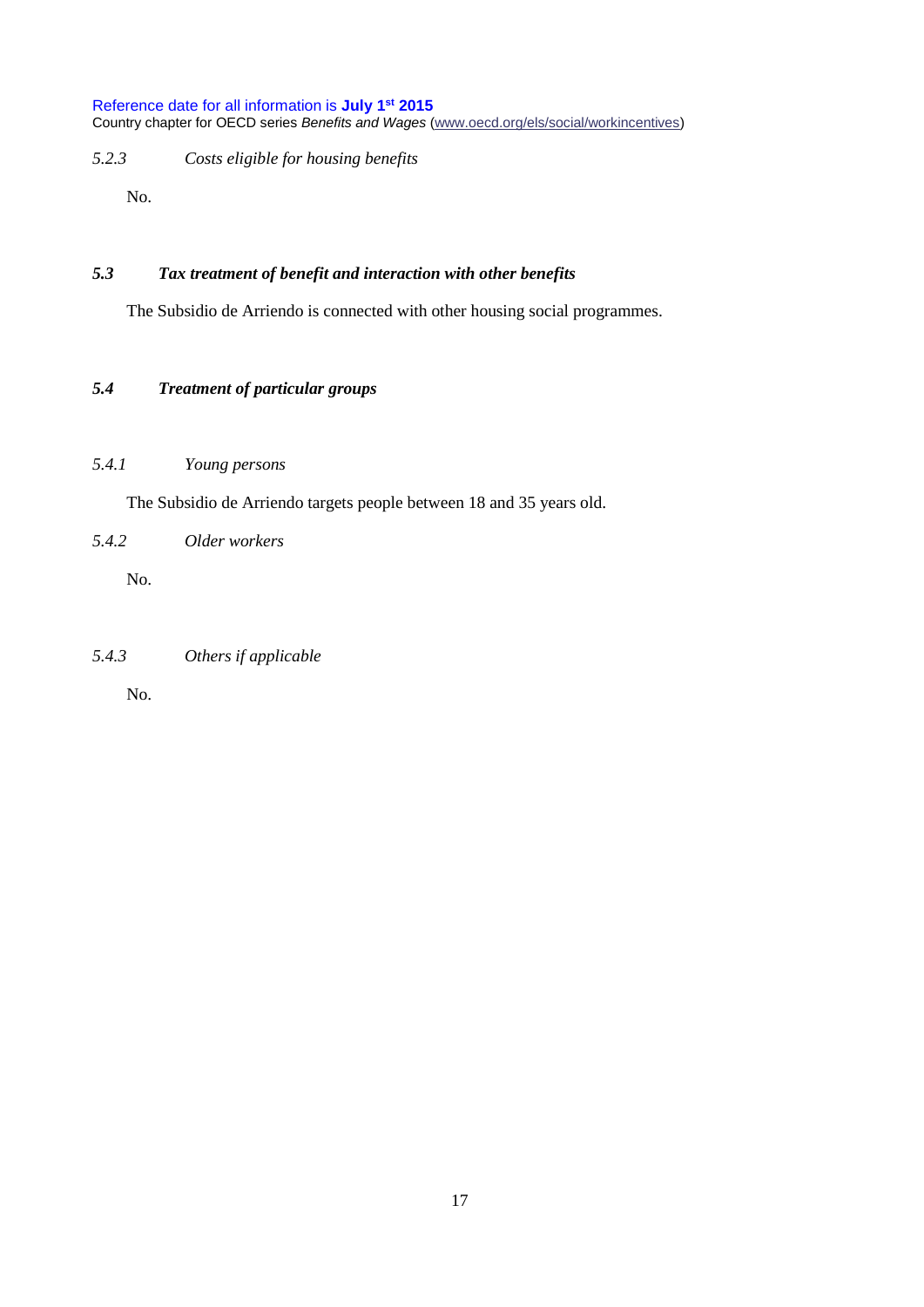# <span id="page-17-0"></span>**6. Family benefits**

The "Family Allowance" is paid on a monthly basis to any employee paying social security contributions and to pensioners, for their legally recognized dependants. The main originators of family allowance are: the worker's dependant family member, including: disabled family members, disabled husband, children under the age of 18 and unmarried children above that age if they are studying, up to 24 years of age, a widowed mother, and parents, grandparents and great grandparents of the worker who are over 65 years of age.

The amount of the payment depends on the number of dependants and the beneficiary's level of income according to the table below. The modelling assumes that the benefit is assessed on the spouse with the lower earning level if both spouses are working.

| 2015 Transfer by Dependant |                       |  |
|----------------------------|-----------------------|--|
| Annual Income Range        | <b>Annual Payment</b> |  |
| (CLP)                      | CLP)                  |  |
| $0 - 3034584$              | 118788                |  |
| $3034596 - 4432344$        | 72 900                |  |
| $4432356 - 6912960$        | 23 040                |  |
| 6 912 972 and over         |                       |  |

Source:<http://www.biblionet.cl/tablas/datos/tabla8-2015.htm>

As well as the "Family Allowance", the government provides the called "bonus per child", which is a cash amount to improve women pensions. This benefit is for all women not pensioners at July 2015, regardless of employment status, social and economic. The "bonus per child" is not included in the modelling as it is like a one-off maternity bonus.

The contribution made by the State for each child is 10% of the sum of 18 minimum wages exists in the month of birth of the child (currently are USD\$ 667, which is deposited in the individual capitalization account for pension or distributed in monthly payments, as applicable, which improves the final amount of the pension. Since the child is born, the bond begins to be profitable every month until the mother reaches 65 years of age.

## *6.1 Conditions for receipt of "bonus per child"*

• Be mother or foster child.

• Be affiliated with an AFP or a Basic Solidarity Pension beneficiary, or receive a survival pension (widow) without being affiliated to a pension scheme, provided that you also have the right to Solidarity Pension Contribution.

• Be 65 years or older.

• Have lived at least 20 years in Chile, and have 4 years of residence in the last 5 years immediately preceding the date of filing.

• Have retired from July 1, 2009.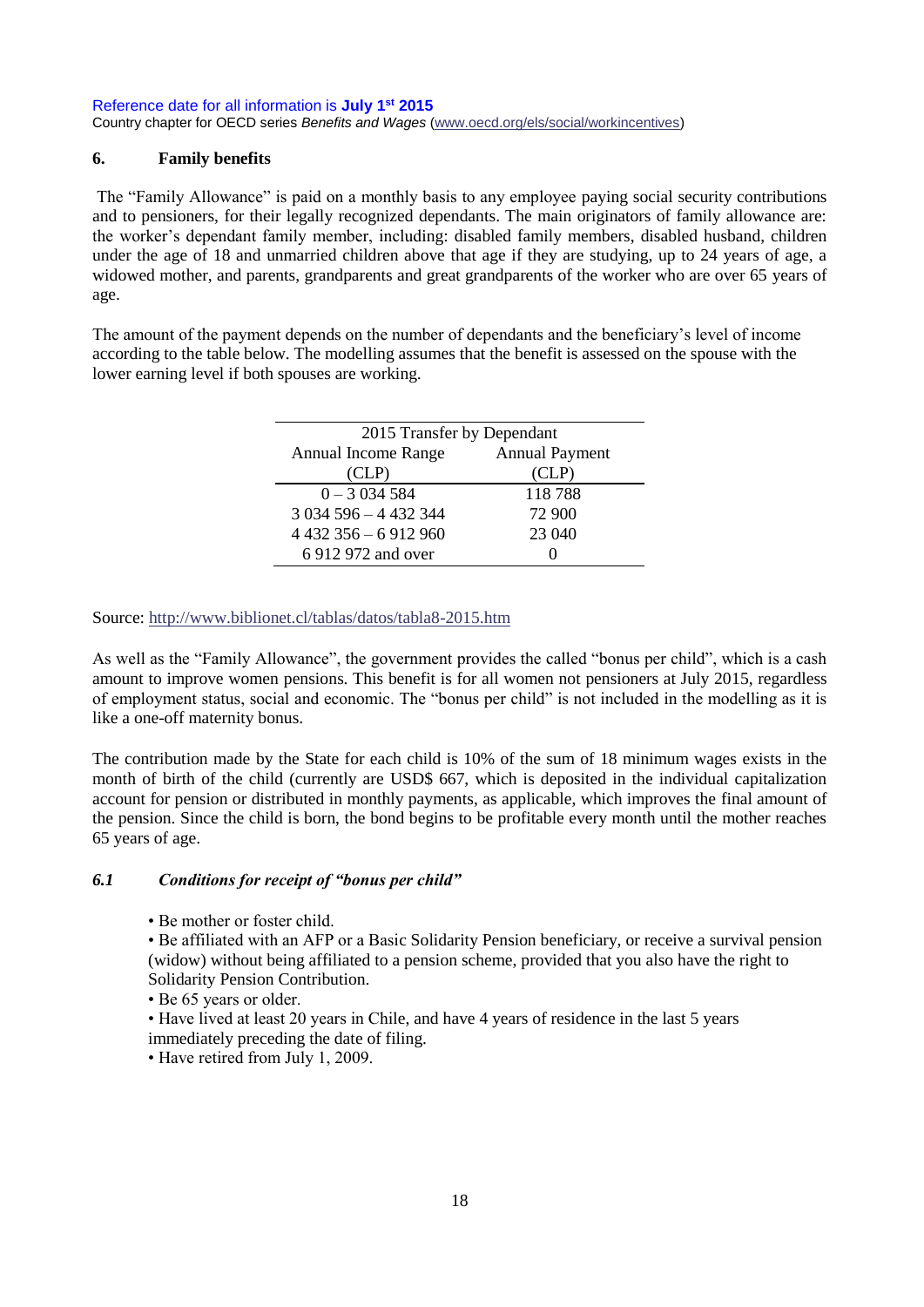# <span id="page-18-0"></span>**7. Childcare for pre-school children**

For the following categories:

- Day Care: from 0 to 23 months.
- Middle Level: years 2 to 3 and 11 months
- Transition Level 1 (Pre Kinder): years 4 to 4 and 11 months
- Transition Level 2 (Kinder): years 5 to 5 and 11 months.

| Fraction of children in childcare             |         |      |
|-----------------------------------------------|---------|------|
|                                               | N       | %    |
| Day Care                                      | 79,057  | 13%  |
| Middle Level                                  | 158,915 | 25%  |
| TL1(Prekinder)                                | 177,680 | 28%  |
| TL2(Kinder)                                   | 211,807 | 34%  |
| Total                                         | 627,460 | 100% |
| Source: Research Center, Planning and         |         |      |
| <b>Budget Division, Ministry of Education</b> |         |      |
| of Chile                                      |         |      |

Compulsory education (1st year of elementary school) begins at age 6.

# *7.1 Out-of-pocket childcare fees paid by parents*

All government provided preschool services and government dependent private (without shared financing) provided pre-school services are free.

There is no information on independent private schools.

# *7.2 Child-care benefits*

None.

*7.2.1 Conditions for receipt*

- *7.2.2 Calculation of benefit amount*
- 7.2.2.1 Calculation of gross benefit
- 7.2.2.2 Income and earnings disregards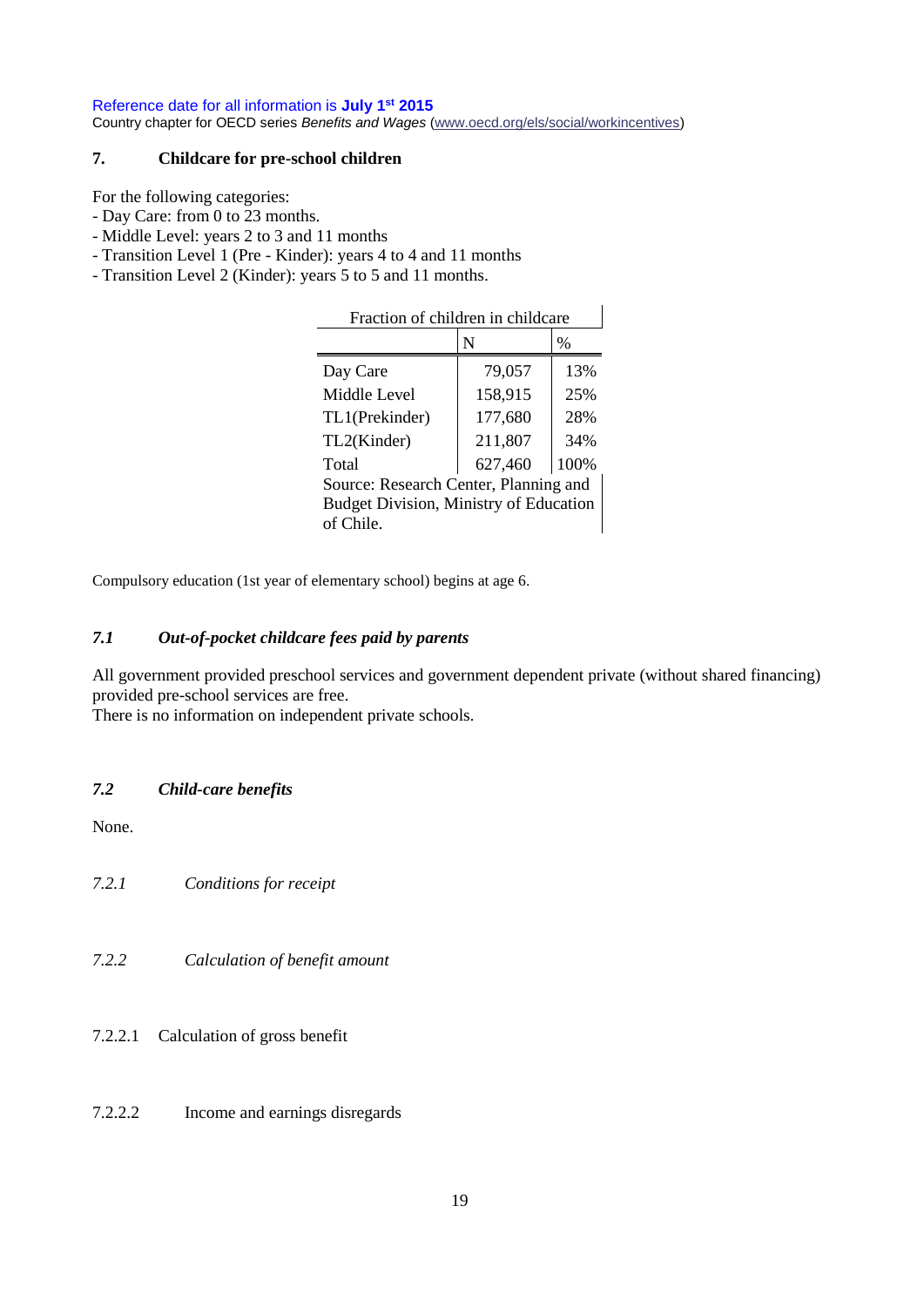- *7.2.3 Tax treatment of benefit and interaction with other benefits*
- *7.2.4 Treatment of particular groups*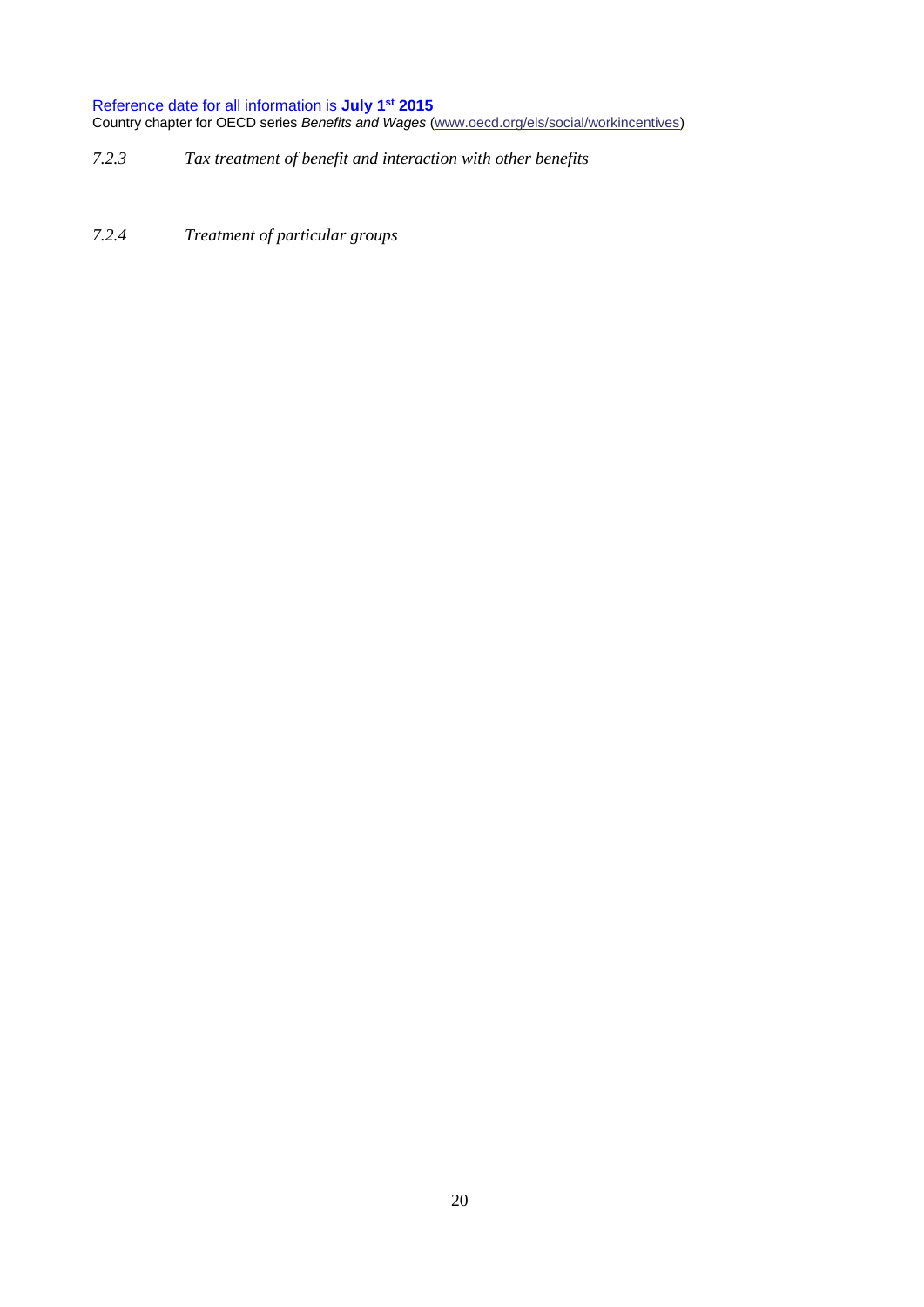### <span id="page-20-0"></span>**8. Employment-conditional benefits**

Two programs:

- "Subsidio al Empleo Joven" (Young Employment Subsidy), SEJ (18-24): Benefit for workers and employers.
- "Bono al Trabajo de la Mujer" (Bonus for worker women), BTM (25-59), explained on Chapter 4.

In addition there are programs providing benefits for employers only:

- "Aprendices": A benefit is given to the employer to hire young people who are in parallel in training courses.

[http://www.sence.cl/601/articles-5488\\_archivo\\_02.pdf](http://www.sence.cl/601/articles-5488_archivo_02.pdf)

- "Franquicia": Tax benefits are given to companies that train their workers.

### *8.1 Conditions or receipt*

- SEJ: The beneficiaries have to be between 18 and 24 to be eligible, and belong to the 40% most vulnerable population. To receive the benefit, the workers have to meet the following requirements:

- Belong to the 40% most vulnerable population, according to the Registro Social de Hogares.
- Have a monthly wage below \$453.281 or an annual wage below \$5.439.368.
- Do not have debts on contributions for pensions and health insurance.
- Do not work on a public institution or an institution with more than 50% of fiscal contributions.

Those beneficiaries who have access to the SEJ, will be required to have completed High School education when turning 21 years old, in order to keep receiving the benefit.

## *8.2 Calculation of benefit amount*

#### *Subsidio Empleo Jóven*

Monthly payment<sup>13</sup>:

a. When the gross monthly earnings are equal to or less than \$453.281, the subsidy is equal to 30% of the gross monthly earnings. 2/3 is paid to the worker and 1/3 to the employer.

The amount of the subsidy paid to the worker is:

- 30% of total wage for workers with monthly wages under \$201.457
- 30% of \$201.457 for workers with monthly wages between \$201.457 and \$251.822.
- $0.3*$ \$201.457– $0.3*$ (actual wage \$251.822) for workers with monthly wages between \$251.822 and \$453.281.

<sup>&</sup>lt;sup>13</sup> If the worker so decides there may be an annual payment that considers 20% of the remuneration.

http://www.subsidioempleojoven.cl/cuanto-y-como-se-paga/#title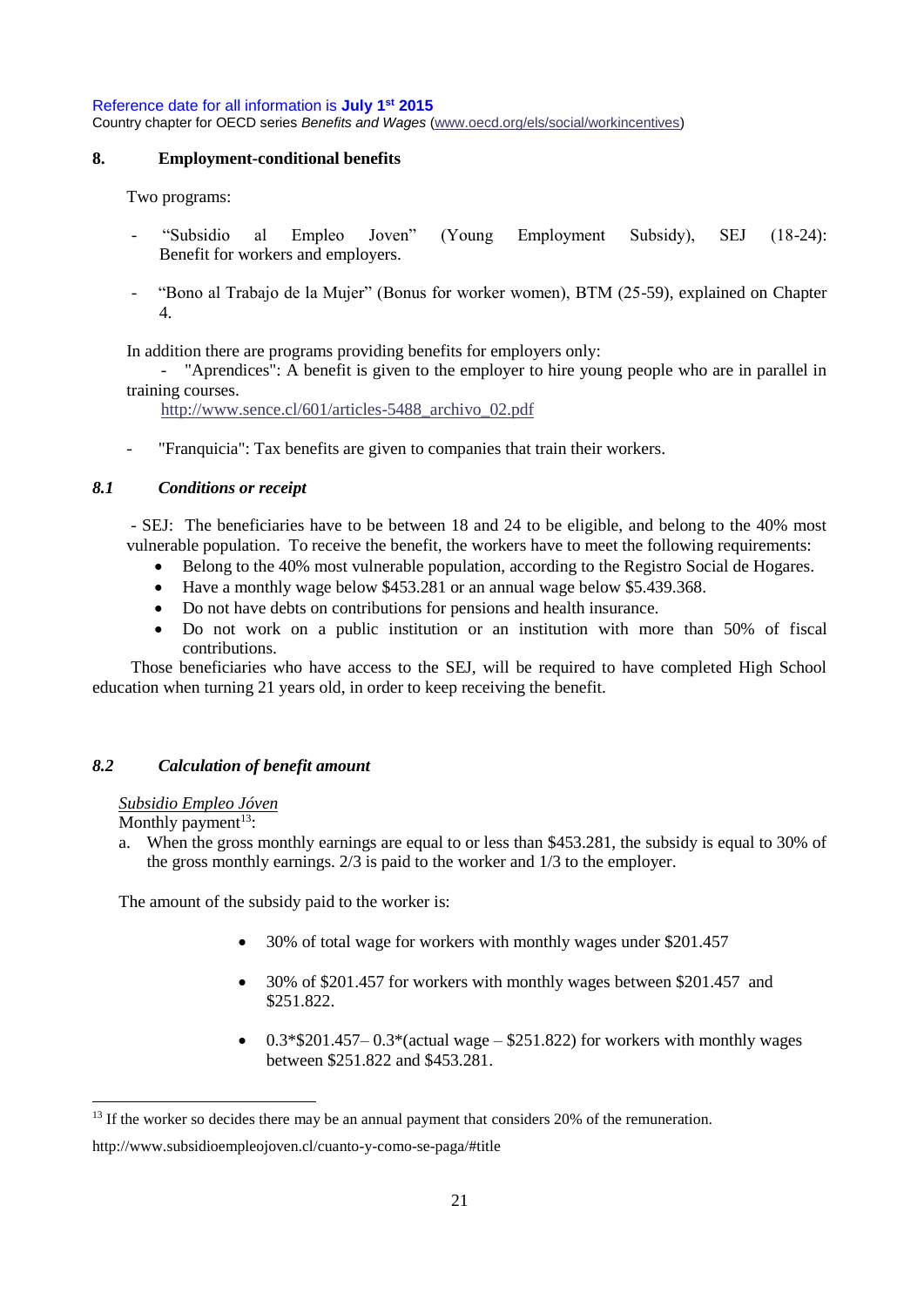*8.2.1 Calculation of gross benefit*

### *8.3 Tax treatment of benefit and interaction with other benefits*

None

### *8.4 Benefit duration*

- BTM: 6 months

- SEJ: Permanent while employed and in the age range  $(18-24)^{14}$ .

### *8.5 Treatment of particular group*

*8.5.1 Young persons*

- SEJ

#### *8.5.2 Older workers*

None

*8.5.3 Others if applicable*

<sup>&</sup>lt;sup>14</sup> The benefit may have an additional period when: 1. Workers for each child born alive between the age of 18 and before the age of 25. The additional term will be equivalent to the maternal rest, both pre and post natal, corresponding in total to 18 weeks. 2. Workers who have studied regularly between the ages of 18 and before the age of 25, in a State Higher Education Institution or recognized by the State may request an additional period to access the youth employment subsidy.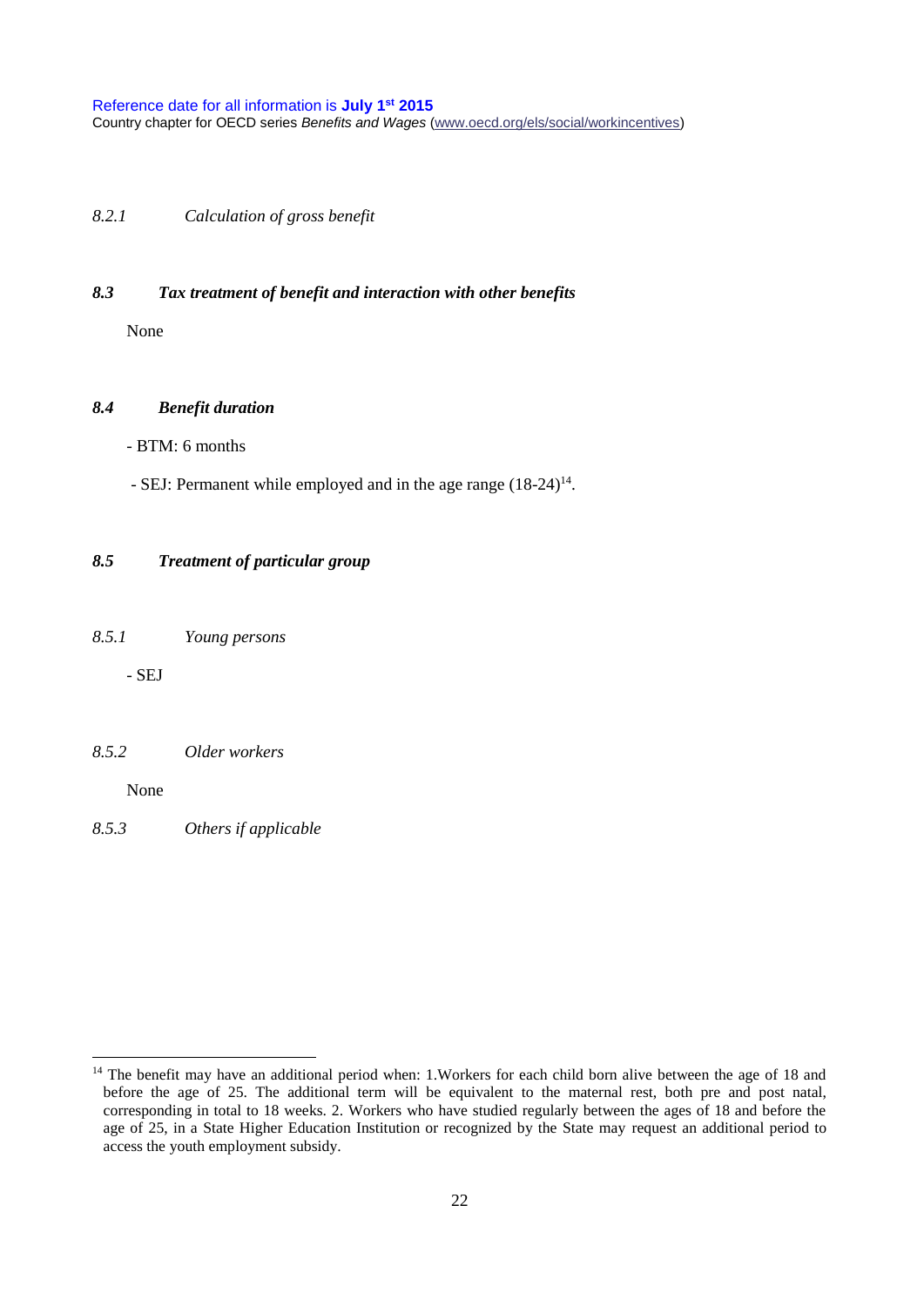# <span id="page-22-0"></span>**9. Lone-parent benefits**

None. There are indirect benefits to single parents through getting priority in means-test that are used to target most of the safety net benefits.

# *9.1 Conditions for receipt*

- *9.2 Calculation of benefit amount*
- *9.2.1 Calculation of gross benefit*
- *9.2.1.1 Irregular additional payments*
- *9.2.2 Income and earnings disregards*
- *9.3 Tax treatment of benefit and interaction with other benefits*
- *9.4 Benefit duration*
- *9.5 Treatment of particular group*
- *9.5.1 Young persons*
- *9.5.2 Older workers*
- *9.5.3 Others if applicable*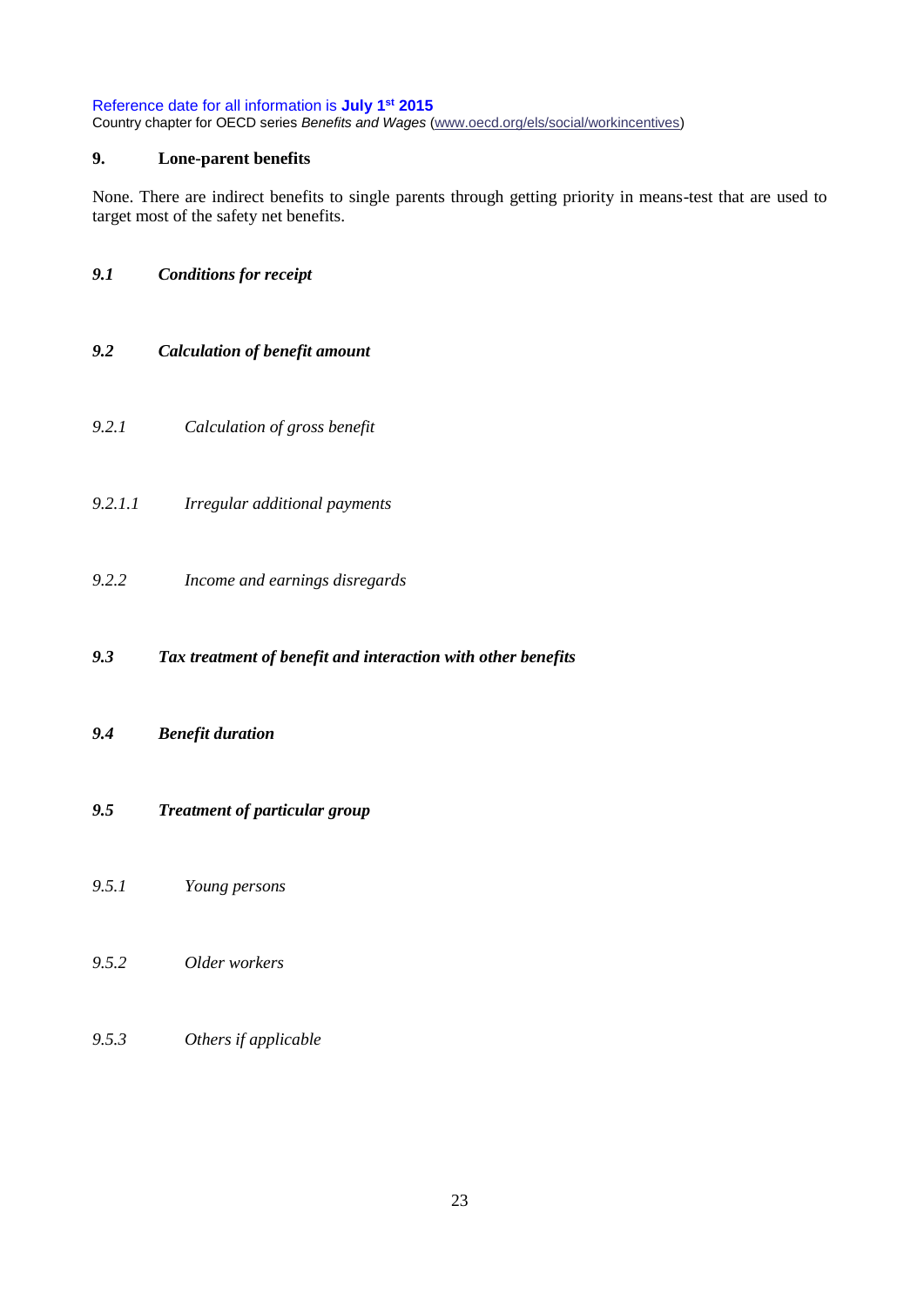### <span id="page-23-0"></span>**10. Tax system**

*10.1 Income tax*

#### *10.1.1 Tax allowances and credits*

10.1.1.1 Standard allowances

There is a general allowance (i.e. a zero-tax bracket) equivalent to 13.5 UTA<sup>15</sup> that is deductible from the annual income (around 7 283 000 pesos). Also, there is another relief for social security contributions in which employer's compulsory social insurance contributions are deductible from income tax payments regardless of whether these payments are paid to government of private health insurers.

There are two non-standard tax reliefs related to Voluntary Contributions and Voluntary Pension Fund Savings (APV, Ahorro Previsional Voluntario) and Housing Mortgage Loan Payments (DFL2).

Additionally, recipients of solidarity pensions who live in poor socio-economic conditions are not affected to health contributions (in the case of full time workers this tax is equivalent to 7% of the monthly income). $16$ 

10.1.1.2 Standard tax credits

#### *10.1.2 Income tax schedule (central government income tax)*

Employees are subject to a monthly income tax calculated on the basis of the following tax rates. These payments are paid by employers (AT2015).

| <b>Monthly Taxable</b><br>income<br>(Expressed in UTA) | <b>Monthly Taxable</b><br>income<br>(CLP thousands) | <b>Tax rates</b> |
|--------------------------------------------------------|-----------------------------------------------------|------------------|
| $0 - 1.2$                                              | $0 - 587$                                           | exempt           |
| $1.21 - 2.6$                                           | 587-1305                                            | 4%               |
| $2.61 - 4.3$                                           | 1 305-2 174                                         | 8%               |
| $4.31 - 6$                                             | $2174 - 3045$                                       | 13.5%            |
| $6.1 - 7.7$                                            | $3045 - 3915$                                       | 23%              |
| $7.8 - 10.3$                                           | 3 915 - 5 220                                       | 30.4%            |
| $10.4 - 12.8$                                          | 5 220 - 6 525                                       | 35.5%            |
| 12.9 and over                                          | 6.525 and over                                      | 40%              |

Source: http://www.sii.cl/valores\_y\_fechas/impuesto\_2da\_categoria/impuesto2015.htm

In the case of self-employed workers, income taxes are applied on monthly income at a tax rate of 10%. These monthly payments (PPM, Pagos Previsionales Mensuales) are considered a tax credit against personal taxes and can be paid by the employer or the employee depending on whether the employer is obligated to pay social contributions or not.

 $\overline{a}$ 

<sup>15</sup> The July 2015 value of UTA (*Unidad Tributaria Anual*) , 526 176 is applied in the model.

<sup>16</sup> Source[: http://www.previsionsocial.gob.cl/subprev/?page\\_id=251](http://www.previsionsocial.gob.cl/subprev/?page_id=251)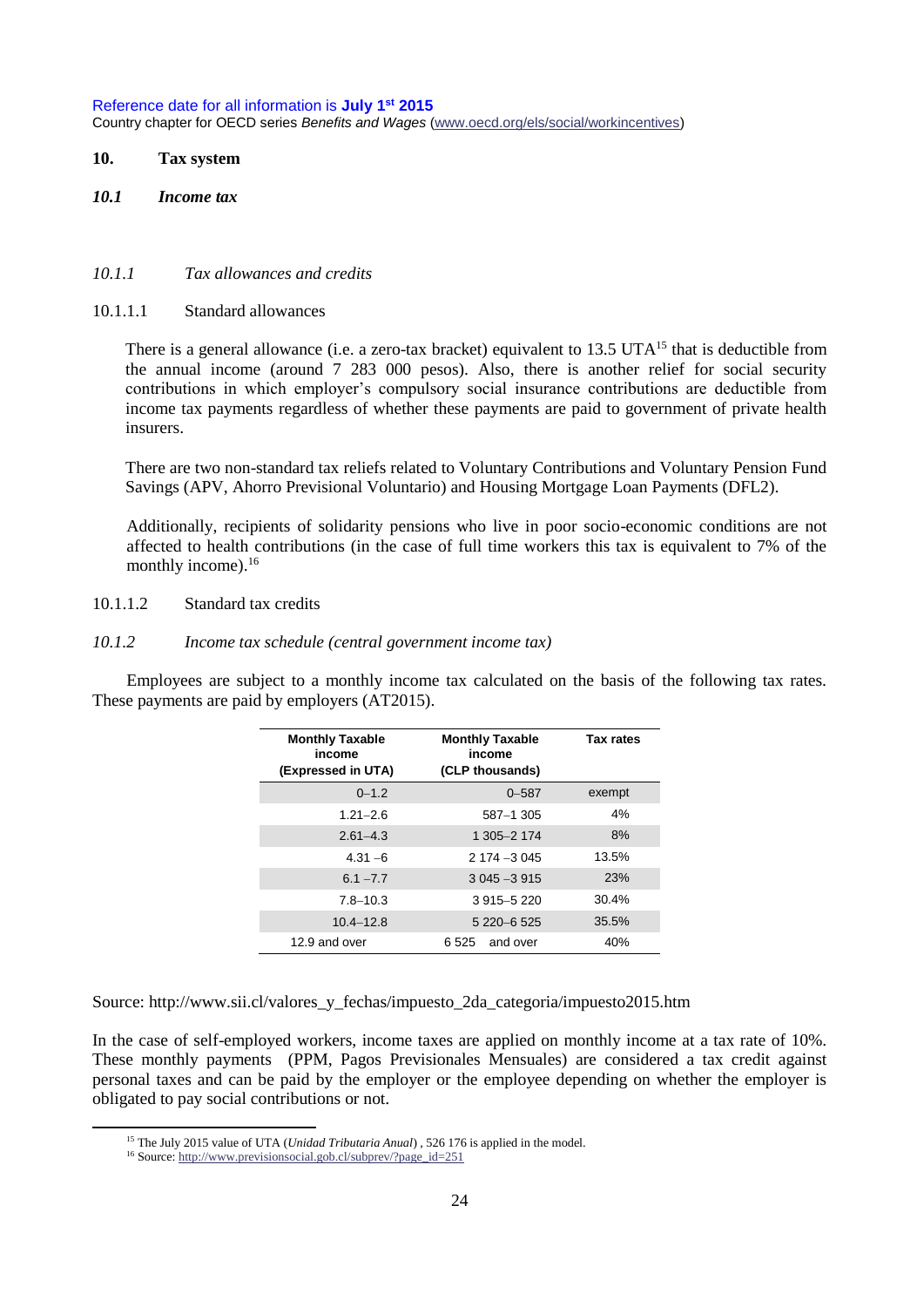### *10.1.3 State and local income taxes*

No taxes apply to income at state or local government.

#### *10.2 Treatment of family income*

Each family member declares and pays taxes separately.

### *10.3 Social security contributions and payroll taxes*

#### *10.3.1 Contributions payable by employees and benefit recipients*

In the case of dependent workers whose ages are less than 60 and 65 years old for women and men respectively, the employers should pay 10% of the gross income in order to finance social contributions for the pension funds and 7% of their gross monthly income to finance health services, both contributions estimated over a maximum monthly income 73.2 UF<sup>17</sup>. The modelling also assumes a management fee of 1.16 per cent of gross income.

Also, full time workers whose job contracts began after October 2002, should contribute to the Unemployment Insurance System with 0.6% of their gross monthly income. This payment has an upper limit of UF 109.8. For all of those workers whose job contracts began before October 2002, the affiliation to the UI is optional.

### *10.3.2 Contributions payable by employers*

Employers should pay the equivalent to 0.95% of their employee's taxable income in order to finance occupational accidents (it can also reach 2% for dangerous activities) and disease insurance policy. Also, employers should pay 2.4% of their employees' income to finance unemployment insurance. In the case of workers with fixed contracts, employers should pay 3% of the gross income (2.8% correspond to payments for the employee's individual account and the 0.2% correspond to contributions to the solidarity fund).

Employers have to pay a disability insurance of 1.15 per cent of the employees' gross income, to the pension fund manager.

### *10.3.3 Payroll taxes*

Both, self-employed and employees are subject to the same tax rates. Main difference is that in case of employees tax is calculated on salary and it is withhold by employers monthly, while in case of self-employed workers, tax is withhold upon each payment at a 10% tax rate which is considered as a tax credit against personal taxes.

<sup>&</sup>lt;sup>17</sup> UF = 24984.62 CLP in July, 2015. Source: http://www.sii.cl/valores\_y\_fechas/uf/uf2015.htm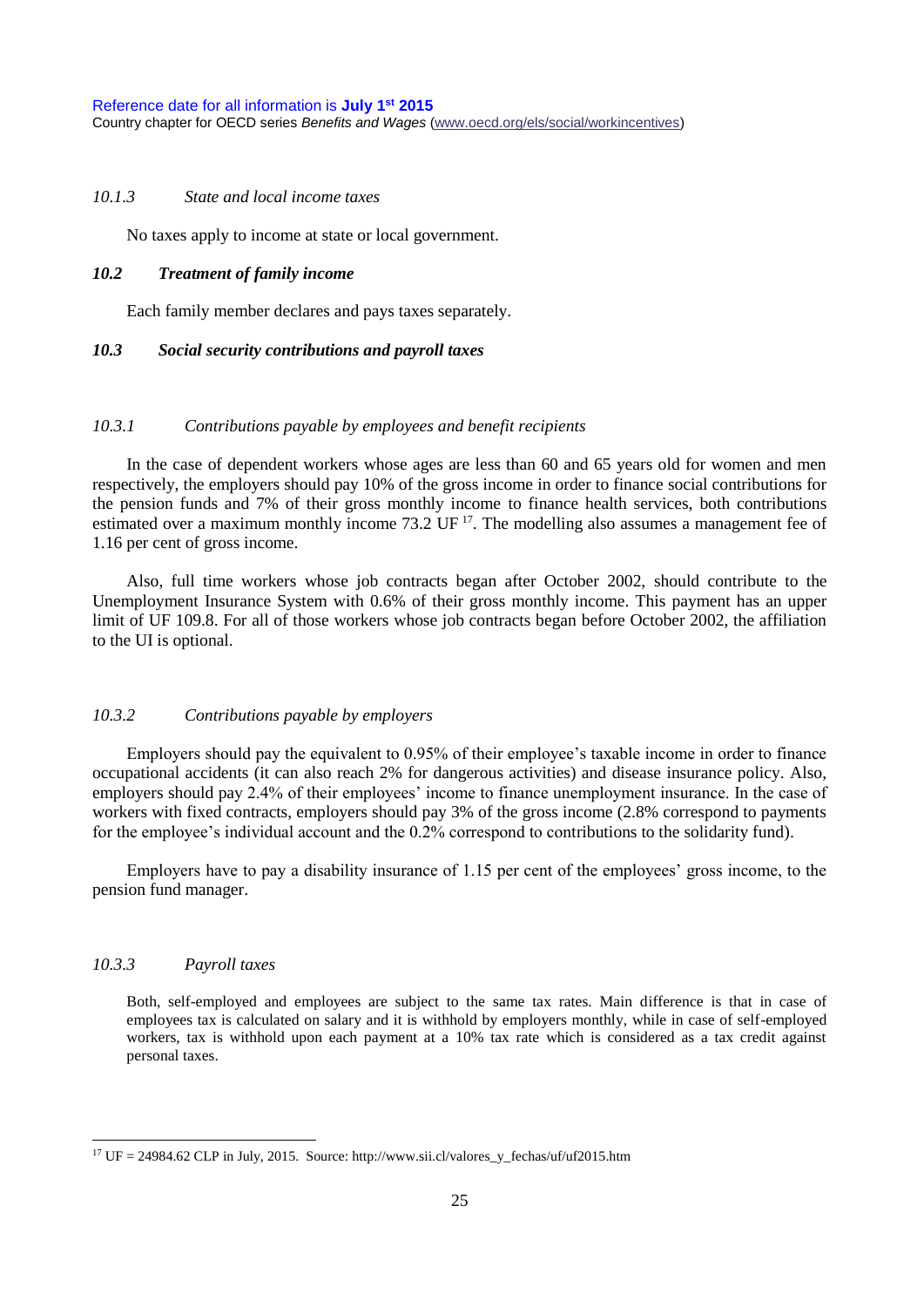# *10.4 Treatment of particular groups*

*10.4.1 Young persons*

### *10.4.2 Older workers*

Workers, whose ages exceed the mandatory age for retirement and continue working, are only required to contribute to the pension fund as their payments to social security. Therefore, they are not required to contribute the funds for payment of social security pensions.<sup>18</sup>

*10.4.3 Others if applicable*

 <sup>18</sup> http://www.safp.cl/573/article-3800.html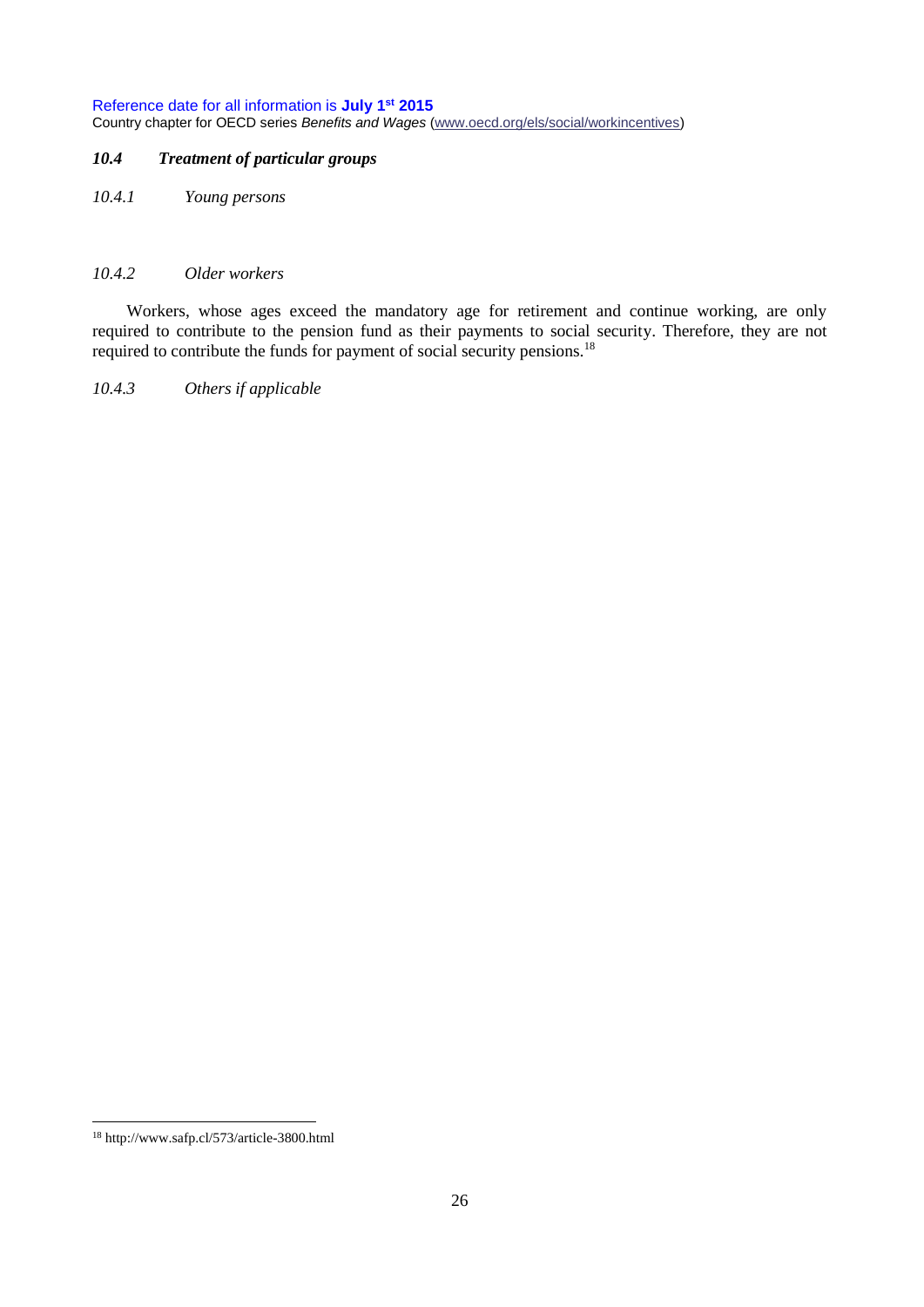### <span id="page-26-0"></span>**11. Part-time work**

### *11.1 Special benefit rules for part-time work*

From the tax perspective, part-time workers can have the same conditions as full-time workers, i.e. health care, pension, accident and unemployment or are those who generate income associated to the emission of fee slips (boletas de honorarios<sup>19</sup>). They do not have long term contracts and are not dependent workers. They are independent and provide services. They can receive tax benefits associated with Voluntary Pension Fund Savings (APV, Ahorro Previsional Voluntario) and home purchases with mortgage credits. On the other hand, part time workers can deduct from their income tax payments the annual amounts of their interest payments associated with mortgages obligations of purchasing new houses under the DLF2 legislation.

### *11.2 Special tax and social security contribution rules for part-time work*

From the perspective of social contributions, part time workers are not obligated to make social contributions related to health and pensions. However, recent modifications establish that from 2015 there will be a mandatory affiliation to the pension fund system and from 2018 payments related to health insurance will be mandatory too.

Workers who generate fee slips can pay social contributions if their annual taxable income is at least the minimum income at December of the year they are generating revenues (from July 2012 to June 2013, the minimum income is \$193.000 per month<sup>20</sup>). The annual taxable income corresponds to 80% of the sum of the gross revenues received during the calendar year, without considering any kind of discount. (Source: <http://www.previsionsocial.gob.cl/cotizacion-honorarios/pagina3.html> )

<sup>&</sup>lt;sup>19</sup> Can not access the unemployment insurance.

<sup>&</sup>lt;sup>20</sup> Source: http://www.leychile.cl/Consulta/listado\_n\_sel?\_grupo\_aporte&sub=807&agr=2&comp